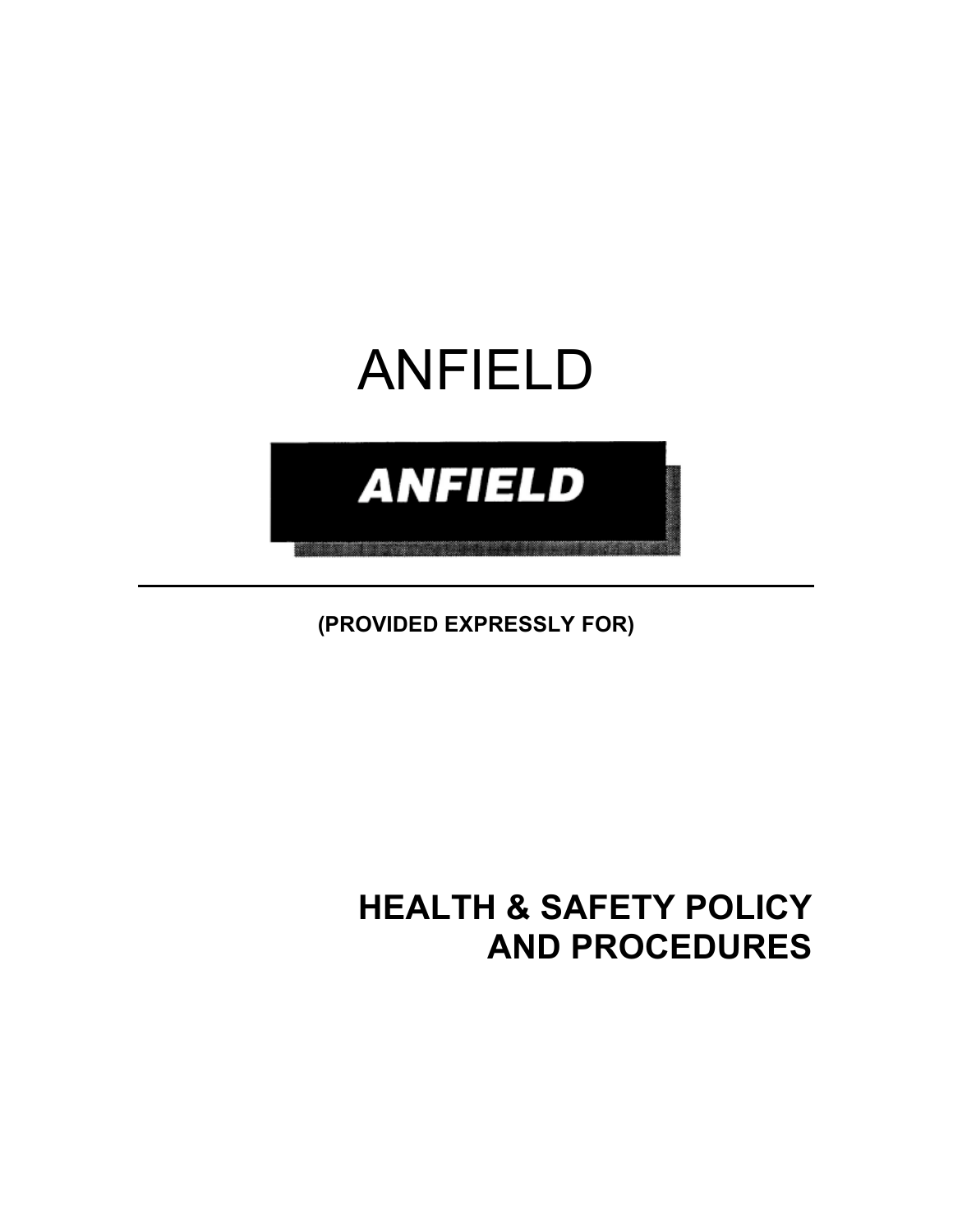# **TABLE OF CONTENTS**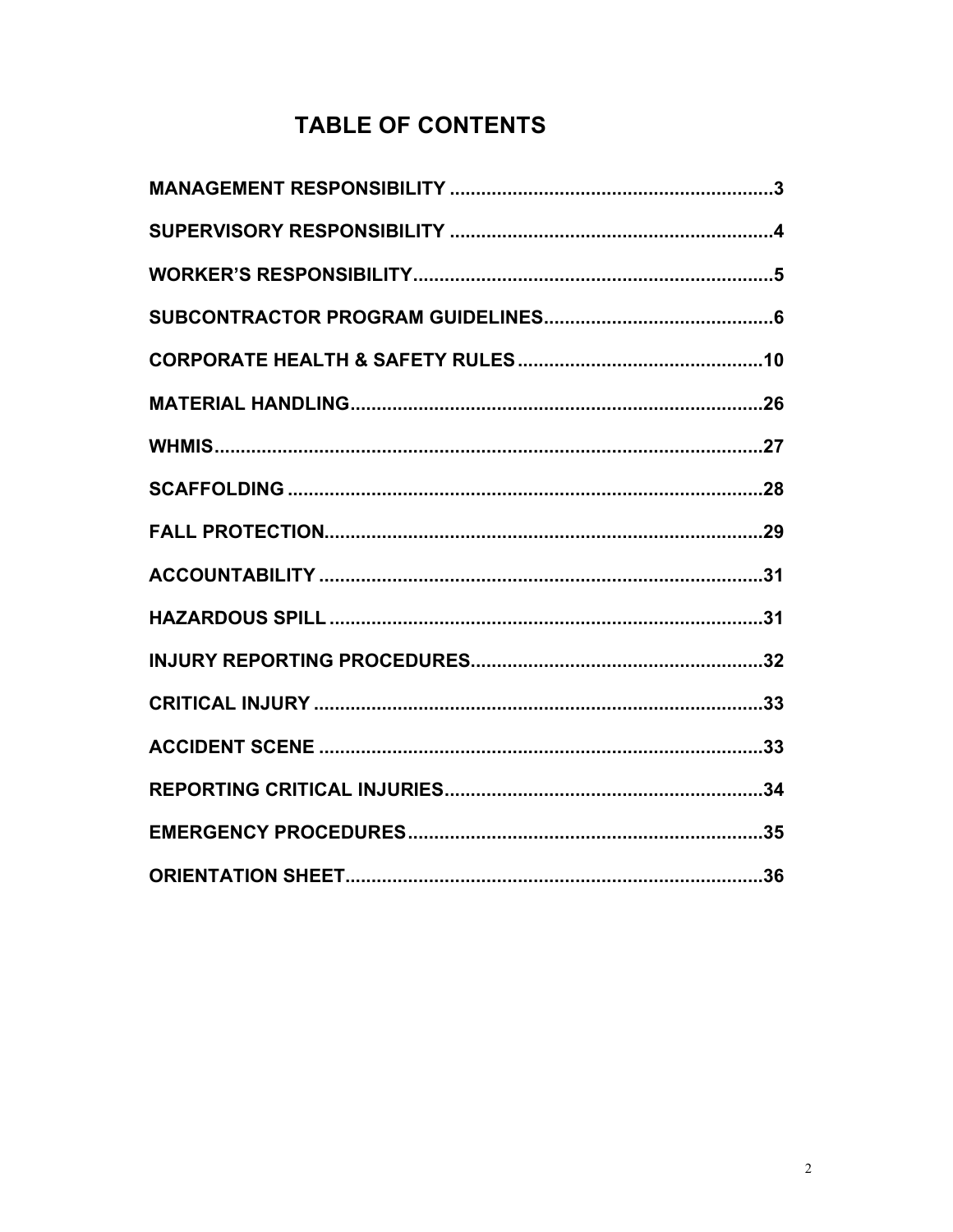**MANAGEMENT'S PRIMARY RESPONSIBILITY IS TO PROVIDE A SAFE AND HEALTHY WORK ENVIRONMENT AND TO ENSURE THAT THE MEASURES AND PROCEDURES REQUIRED BY THE OCCUPATIONAL HEALTH AND SAFETY ACT AND ITS REGULATIONS, AND THIS POLICY, ARE CARRIED OUT ON THEIR PROJECTS.**

#### **ANFIELD REQUIRES ALL MANAGEMENT PERSONNEL, INCLUDING SUB-CONTRACTOR MANAGEMENT AT OUR WORK PLACES TO ENSURE THAT:**

- 1. ALL EMPLOYERS AND EMPLOYEES ON OUR PROJECTS COMPLY WITH THE ONTARIO HEALTH & SAFETY ACT AND ITS REGULATIONS
- 2. SAFE WORK PROCEDURES AND PRACTICES ARE CARRIED OUT ON THE PROJECT AT ALL TIMES.
- 3. THE EQUIPMENT, MATERIALS AND PROTECTIVE DEVICES REQUIRED BY LAW ARE PROVIDED, MAINTAINED IN GOOD CONDITION AND USED AS PRESCRIBED.
- 4. ONLY *COMPETENT* PERSONS ARE APPOINTED AS SUPERVISORS WHO ARE CAPABLE OF ORGANISING THEIR WORK SAFELY AND ARE AWARE OF THE HAZARDS AND SAFETY LAWS APPLICABLE TO THEIR WORK.
- 5. INFORMATION, INSTRUCTION AND SUPERVISION IS PROVIDED TO WORKERS.
- 6. EVERY PRECAUTION REASONABLE IN THE CIRCUMSTANCES IS TAKEN TO PROTECT THE HEALTH AND SAFETY OF THE WORKERS.
- 7. ACCIDENT/INCIDENTS ARE INVESTIGATED AND THE FINDINGS FORWARDED TO SENIOR MANAGEMENT FOR ACTION.
- 8. ALL WORKERS ARE MADE AWARE OF ANY ACTUAL OR POTENTIAL HAZARDS THAT MAY BE PRESENT IN THEIR JOBS AND AT THE WORKPLACE.
- 9. ALL EMPLOYERS AND EMPLOYEES ENSURE THAT ALL MATERIAL SAFETY DATA SHEETS AND CORRESPONDING LABELING ARE PROVIDED FOR ALL HAZARDOUS MATERIALS DELIVERED TO THE WORKPLACE, AS PER WHMIS REGULATIONS.
- 10. SAFETY VIOLATIONS ARE DEALT WITH IN ACCORDANCE TO THE GOVERNING SAFETY POLICY AND RESULT IN WARNINGS AND DISCIPLINARY ACTION.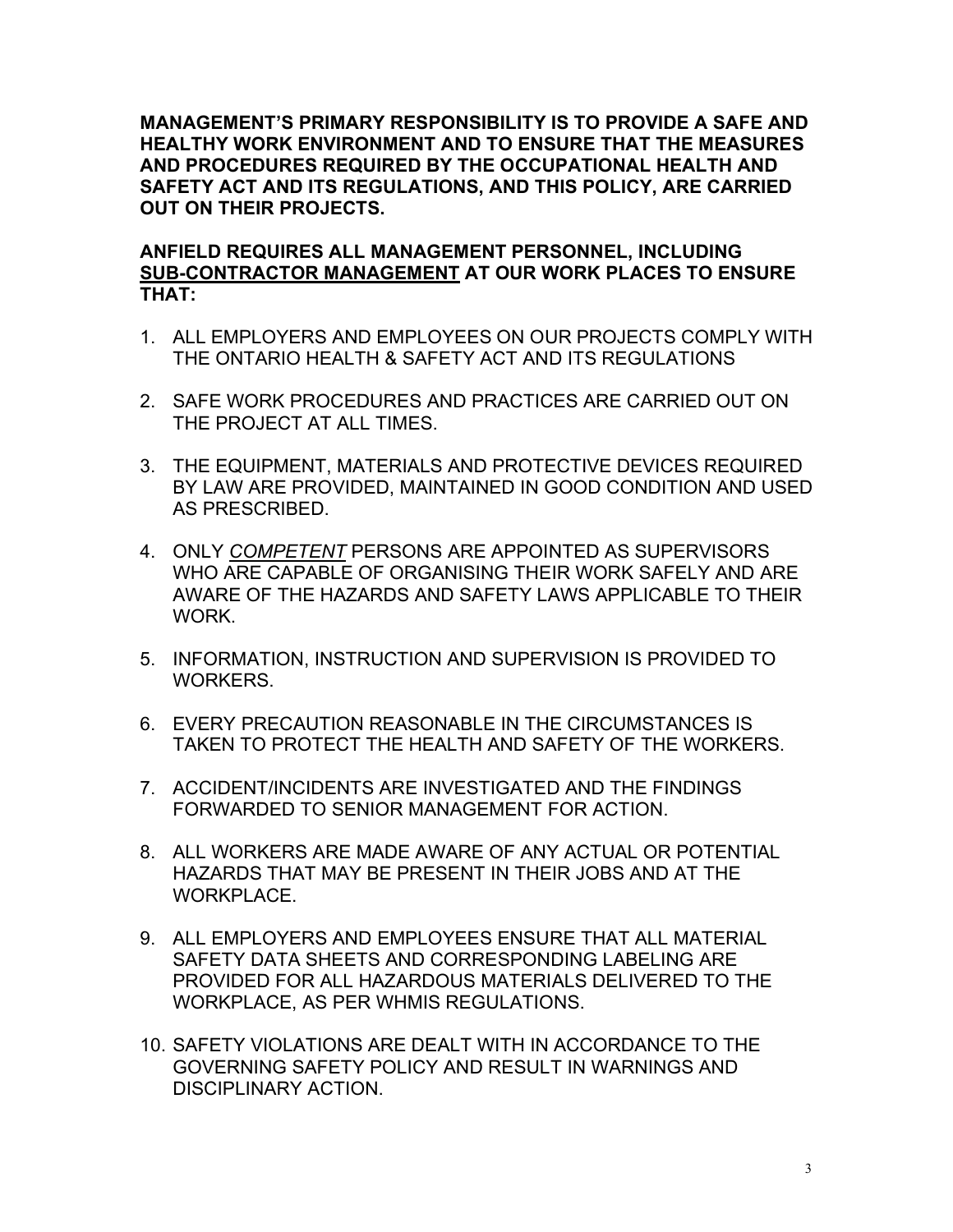# **SUPERVISORY RESPONSIBILITIES**

#### *ALL SUPERVISORS, INCLUDING SUBCONTRACTOR SUPERVISORY PERSONNEL SHALL:*

- 1. ENSURE ALL WORKERS WORK IN A MANNER THAT WILL NOT ENDANGER THEMSELVES OR OTHER WORKERS.
- 2. ENSURE ALL WORKERS USE THE PERSONAL PROTECTIVE EQUIPMENT, DEVICES OR CLOTHING THAT IS REQUIRED BY THE EMPLOYER TO PREVENT INJURY.
- 3. ADVISE WORKERS AND MANAGEMENT OF ANY ACTUAL OR POTENTIAL HAZARDS OF WHICH HE MAY BE AWARE.
- 4. PROVIDE INFORMATION, INSTRUCTION, AND SUPERVISION TO PROTECT THE WORKERS HEALTH AND SAFETY.
- 5. TAKE EVERY PRECAUTION REASONABLE IN THE CIRCUMSTANCES TO PROTECT THE HEALTH AND SAFETY OF WORKERS.
- 6. WHERE PRESCRIBED BY LAW, PROVIDE ORAL AND WRITTEN INSTRUCTION TO A WORKER (IN A LANGUAGE HE UNDERSTANDS) OF THE PROCEDURES AND MEASURES THE WORKER IS TO FOLLOW FOR HIS/HER PROTECTION.
- 7. HOLD PERIODIC SAFETY MEETINGS WITH THEIR CREW AND PROVIDE THE MEETING MINUTES TO SENIOR MANAGEMENT.
- 8. INVESTIGATE ALL ACCIDENTS PROMPTLY AND REPORT IN WRITING TO ANFIELD MANAGEMENT WITHIN (24) TWENTY FOUR HOURS.
- 9. DEAL WITH WORKER SAFETY VIOLATIONS IN A RESPONSIBLE AND DISCIPLINARY MANNER AND PROVIDE DOCUMENTATION TO THIS **FFFFCT**
- 10. POST ALL NOTICES AND OTHER RELEVANT DOCUMENTATION REQUIRED BY ONTARIO'S OCCUPATIONAL HEALTH AND SAFETY ACT AND THIS POLICY.
- 11. ENSURE ALL WORKERS USE AND MAINTAIN FALL PROTECTION MEASURES AND DEVICES REQUIRED FOR THEIR SAFETY.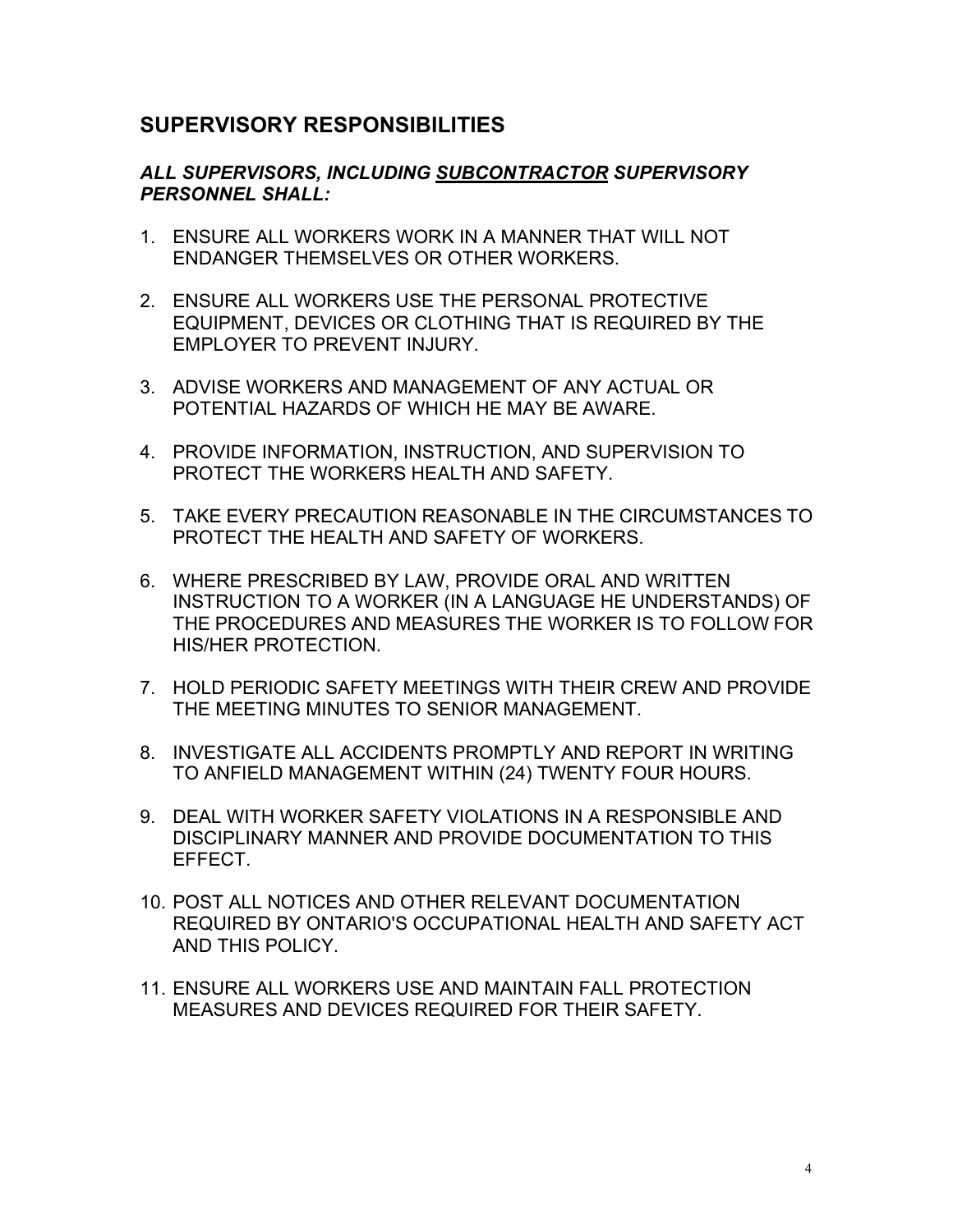# **WORKER RESPONSIBILITIES**

#### **ALL WORKERS SHALL:**

- 1. WORK IN COMPLIANCE WITH THE OCCUPATIONAL HEALTH AND SAFETY ACT AND IT'S REGULATIONS.
- 2. WORK IN COMPLIANCE WITH THE GOVERNING CORPORATE HEALTH AND SAFETY POLICY AND PROGRAM.
- 3. USE ANY PERSONAL PROTECTIVE EQUIPMENT THAT IS REQUIRED BY THE EMPLOYER OR CONSTRUCTOR.
- 4. REPORT ANY HAZARDOUS CONDITIONS OR UNSAFE PRACTICES IMMEDIATELY TO HIS OR HER SUPERVISOR.
- 5. WORK IN A MANNER THAT WILL NOT ENDANGER HIMSELF/HERSELF OR OTHER WORKERS.
- 6. REPORT ANY ACCIDENTS OR INCIDENTS REGARDLESS OF ITS SEVERITY, TO HIS SUPERVISOR, WITHOUT DELAY.
- 7. NOT REMOVE OR MAKE INEFFECTIVE, ANY PROTECTIVE DEVICE REQUIRED BY THE REGULATIONS OR BY THE EMPLOYER WITHOUT PROVIDING AN ADEQUATE TEMPORARY PROTECTIVE DEVICE AND WHEN THE NEED FOR REMOVING OR MAKING INEFFECTIVE THE PROTECTIVE DEVICE HAS CEASED, THE PROTECTIVE DEVICE SHALL BE REPLACED IMMEDIATELY.
- 8. NOT ENGAGE IN ANY PRANK, CONTEST, FEAT OF STRENGTH, ROUGH OR BOISTEROUS CONDUCT, OR UNNECESSARY RUNNING.
- 9. OBTAIN FIRST AID PROMPTLY AND NOTIFY THEIR SUPERVISOR OF ANY FIRST AID SITUATION WHICH BECOMES A MEDICAL AID CONDITION SO THE PROPER AUTHORITIES CAN BE NOTIFIED.
- 10. ENSURE THAT ALL FALL PROTECTION DEVICES ARE INSTALLED AT THEIR RESPECTIVE WORK AREAS AND THAT APPROPRIATE FALL PROTECTION MEASURES ARE TAKEN WHEN REQUIRED.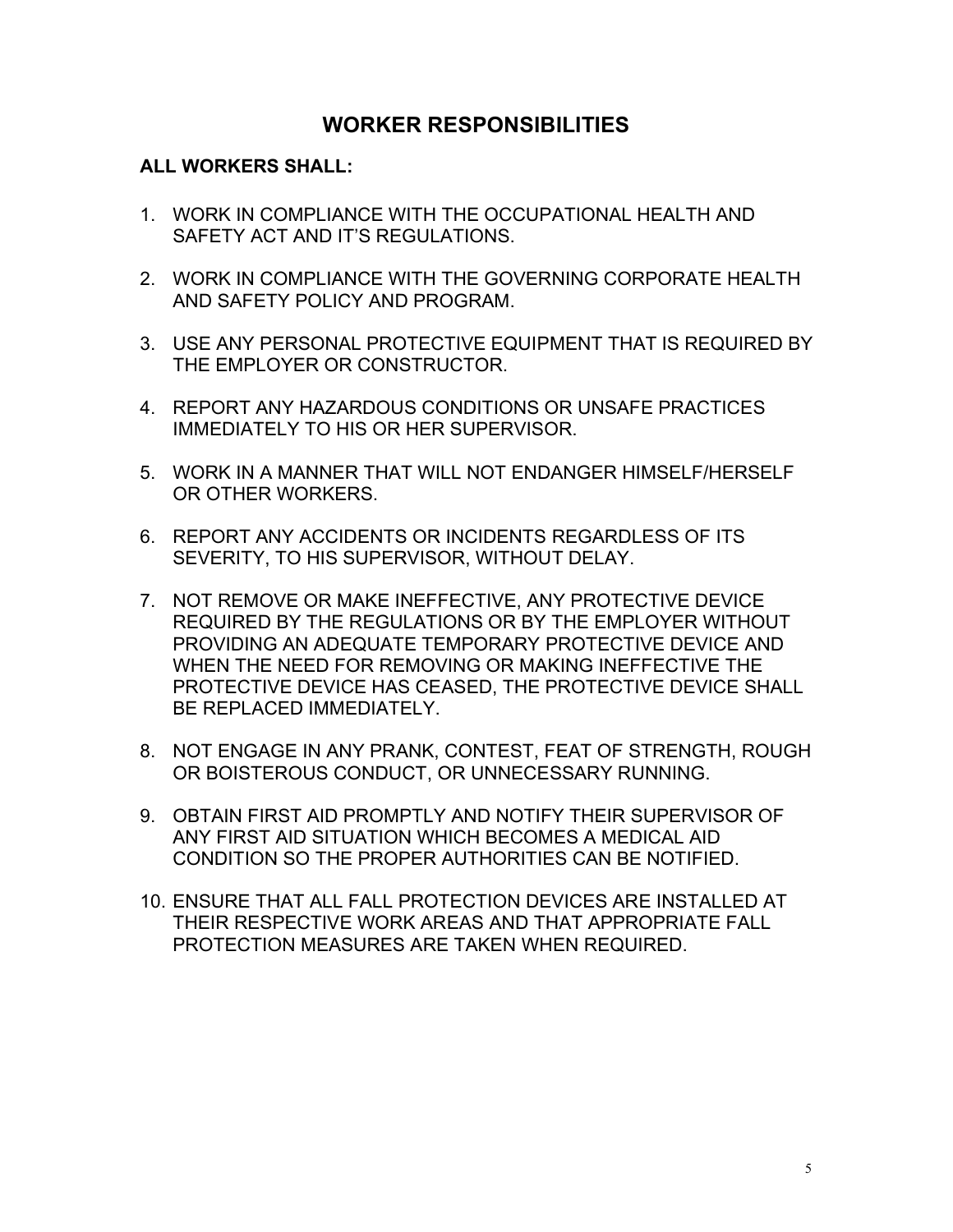# **SUBCONTRACTOR PROGRAM GUIDELINES**

ANFIELD'S contractual commitment with subcontractors and other vendors, suppliers or service firms engaged at the work site requires their active participation in our site safety program and adherence to the rules and procedures as set out in this safety policy.

Subcontractor companies shall only start work when ANFIELD is in receipt of the acknowledgement sheet. (included with these guidelines) which is to be signed by the management representative of he subcontractor, The Subcontractor shall ensure that any subcontractors, suppliers or persons working on their behalf, are provided with a copy of these Subcontractor Guidelines and policy/site requirements. These guidelines include our corporate health and safely rules to assist them in reducing accidents and incidents, and in complying with Ontario's safety legislation. In addition to the subcontractor signing off on the guideline acknowledgement sheet, the Subcontractor shah also sign off on ANFIELD – SUBCONTRACTOR HEALTH AND SAFETY AGREEMENT before commencement of work on any of our projects.

SUBCONTRACTOR RESPONSIBILITIES:

 On our projects, the Subcontractor shall actively promote safe work practices and procedures among their employees. All Subcontractors must ensure their crew supervisory personnel have received appropriate training in Health & Safety practices and legislation and that they are competent to perform all required work in a safe and legal manner. Subcontractor supervisors are required to abide by our specified supervisory responsibilities as listed in our safety policy.

 All subcontractors shall ensure that our safety policy and guidelines are communicated and understood by their supervisors, workers and subcontractors/suppliers and enforced.

 In the event of a death or critical injury of a worker, all subcontractors are to ensure that the accident scene is not disturbed or tampered with except in the situations described in this booklet under "preservation of wreckage".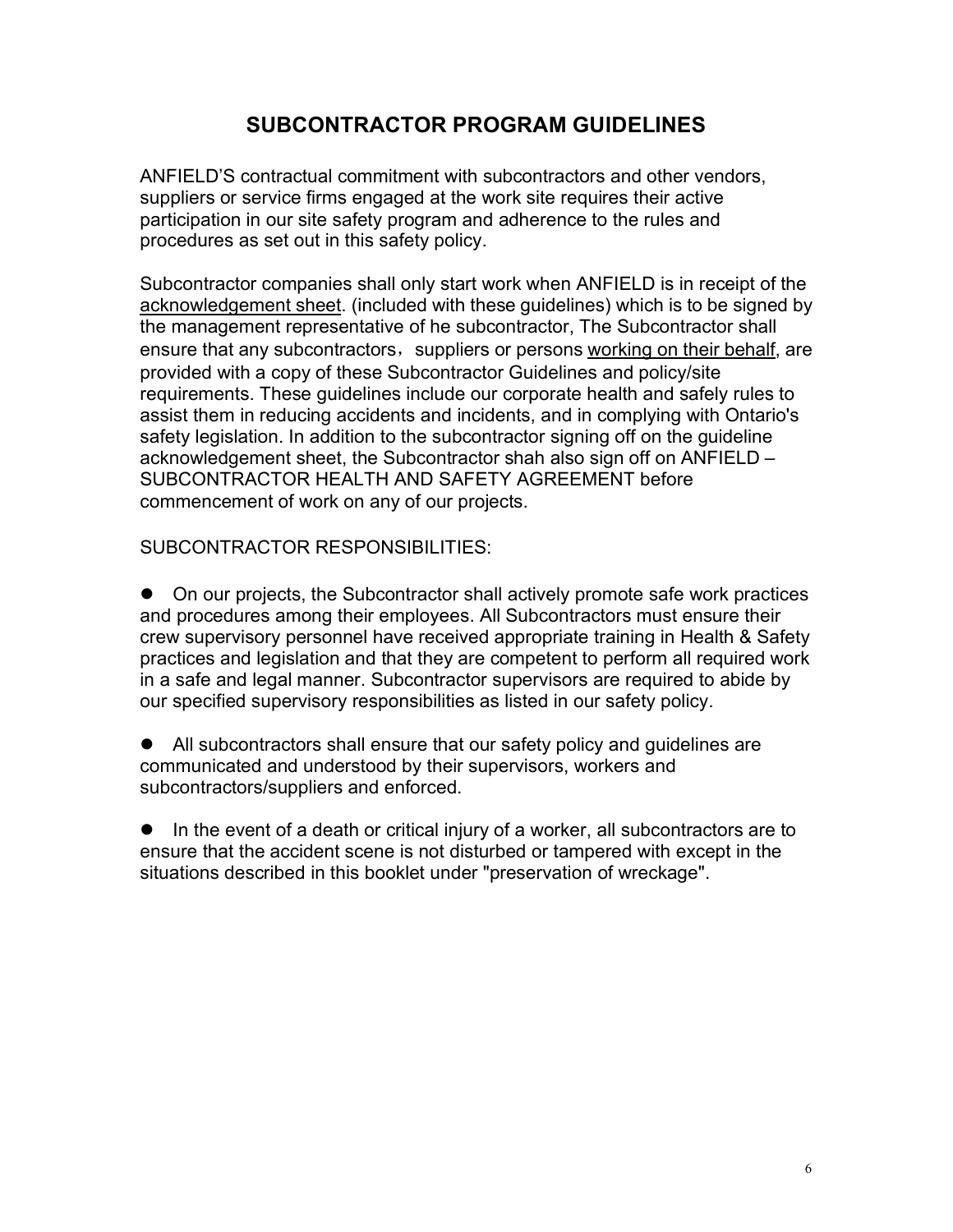#### TRAINING AND ON-SITE MEETINGS:

• In addition to Subcontractors providing competent supervisors for their cress, workers should be oriented to the work site safety rulings and requirements by the Subcontractor Supervisor. All supervisors on our sites, whether working directly or subcontractually for ANF1ELD are expired to perform their duties and responsibilities in a manner which ensures that workers under their authority have the knowledge, training or experience to perform their job tasks in the safest manner possible. AIJ supervisors must ensure their workers are familiar with the actual and potential hazards of the job and with an understanding of the safety standards and regulations that apply to their work.

 Health & Safety crew "tool box talks" are to be held by the subcontractor as often as the project superintendent establishes, and records of thee talks are to be submitted to ANFIELD's superintendent for review. We invite you to use our policy's crew safety talk forms for recording purposes.

 Subcontractor personnel on our projects shall attend all safety meetings and management production meetings as required by ANFIELD.

#### SUB-CONTRACTOR'S LABOUR SAFETY REPRESENTATIVE

Each trade is to be represented by on on-site Labour Health & Safety Representative elected by their trade workers or their union, in accordance with Ontario's legislative requirements. Subcontractors are to co-operate in causing their respective labour safety representatives to be selected. These representatives will, from time to time, be required to participate in our Joint Health & Safety Committee Meetings or in Worker Trade Committee meetings (where applicable)

SUB-CONTRACTOR PARTICIPATION IN J.H. & S.COMM. MEETINGS:

Subcontractor labour safety representatives or their unions shall appoint, among them, one who is to act as the Joint Health & Safety Committee's Labour Representative on behalf of all labour safely representatives on the project. This Joint Health & Safety Committee member shall exercise his/her rights as outlined in Ontario's Occupational Health & Safety Act. The Subcontractor must provide training for this representative as required, to meet "Certified Member" standards (when applicable).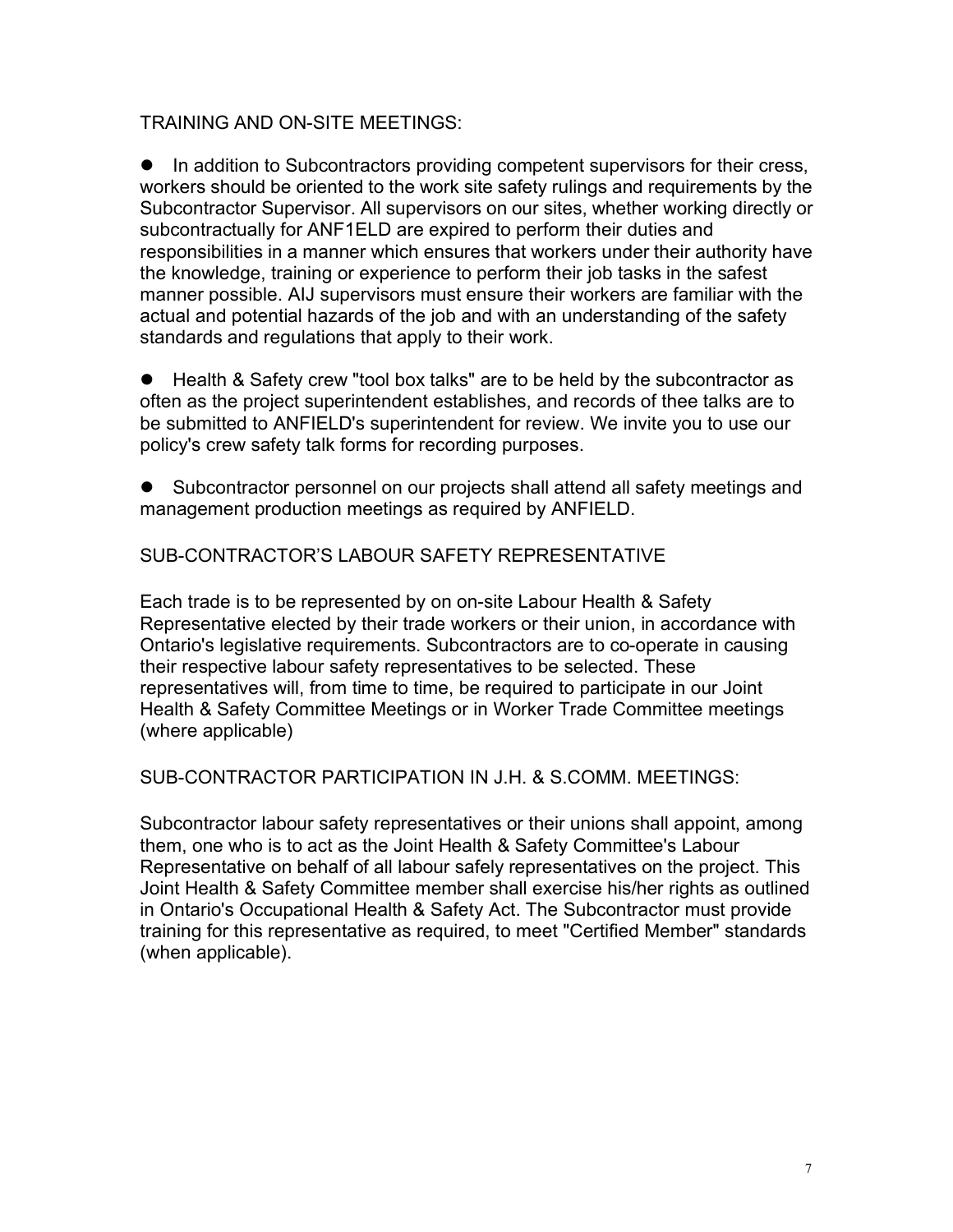#### SUB-CONTRACTOR PROVISION OF DOCUMENTATION:

The subcontractor shal1 provide ANFIELD all of the following:

- Copy of their health and safety policy and procedures.
- Any design drawings and specifications for equipment or structures.
- Any licenses or permits, log books and operator manuals for equipment/operators.
- Any documents required by Ontario's Occupational Health & Safety Act and Regulations.

Written work procedures (eg. - FALL PROTECTION COMPLIANCE PLAN)

Material Safety Data Sheets and proof of WHMIS training.

The Subcontractor shall maintain copies of all documentation required to be kept on site, in accordance to applicable legislation, prior to the commencement of work and the arrival of material/equipment arriving on site. This includes but is not limited to the above.

NOTIFICATION OF NEAR MISSES, INCIDENTS OR ACCIDENTS:

 Subcontractors, their employers, supervisors or workers are required to report all incidents, accidents or near misses to the ANFIELD project superintendent.

 Submit copies of documentation required by' provisions of Ontario's Occupational Safety Act or the Workers Compensation Act, for reporting accidents, incidents and injuries to the authorities shall be submitted to the governing authorities and the ANFIELD project superintendent for review.

INVESTIGATING AND REPORTING PROCEDURES:

All Subcontractors must conduct a full investigation of any accident or incident causing personal injury or property loss. Near miss incidents should also be fully investigated. The investigation should identify the events leading to the accident, incident or near miss, along with the root causes, witness statements, and measures to be taken to prevent a recurrence.

Subcontractors are to ensure the authorities are notified and the appropriate reporting forms are submitted within the prescribed time restraints as set out in legislation. ANFIELD requires to be notified within twenty four hours of any claim made by anyone against the Constructor or a Subcontractor for any accident, incident, or property damage.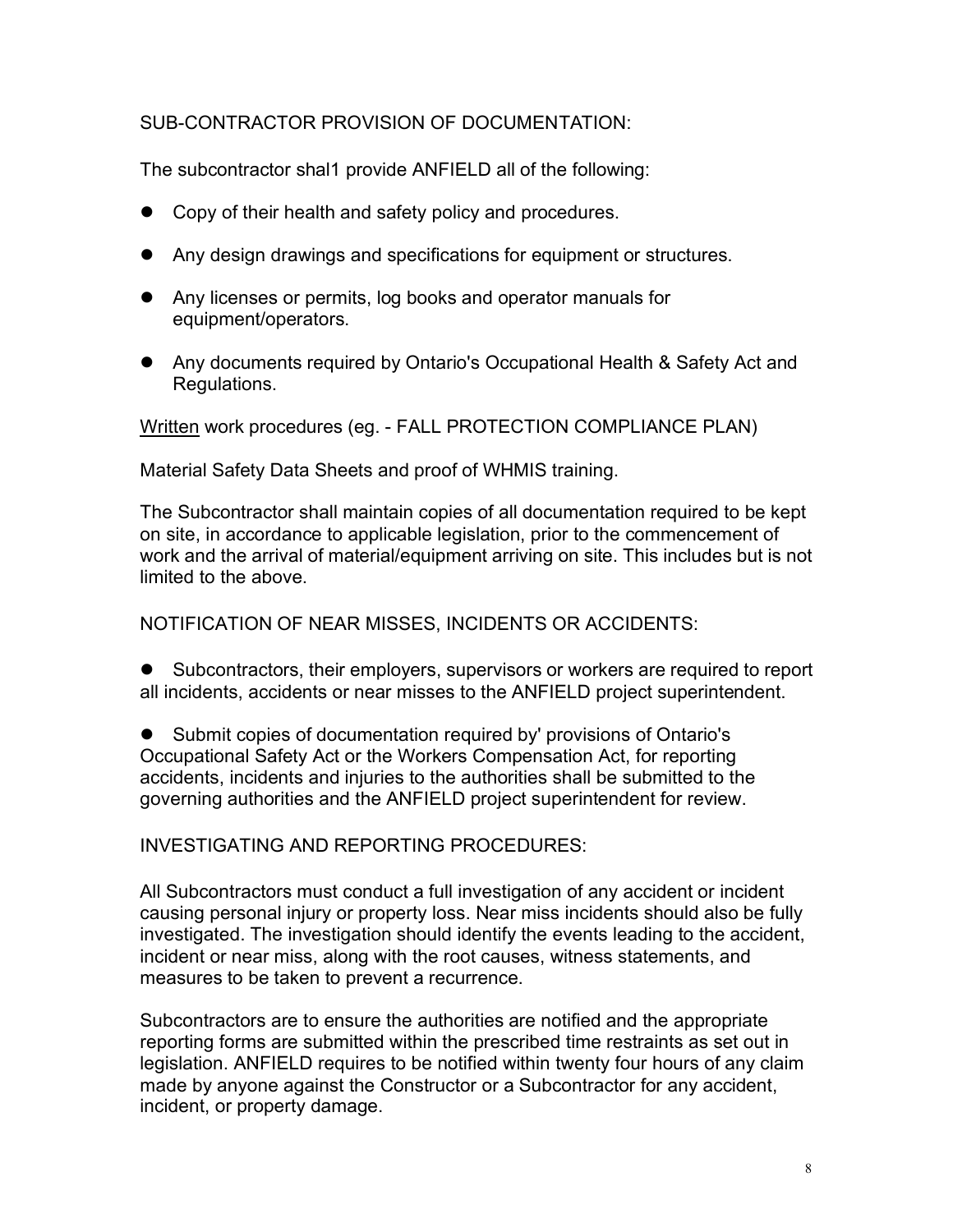ENSURING COMPLIANCE ON OUR WORK SITES:

Subcontractors will be held accountable to their obligations to ensure compliance with all provisions of Ontario's Health and Safety Act and its Regulations for Construction Projects, and to our own Corporate Health and Safety Policy requirements and rulings.

Subcontractors are required to enforce the above, and ensure safe work practices and work site conditions prevail on our projects. In accordance with ANFIELD'S SUBCONTRACTOR HEALTH AND SAFETY AGREEMENT, penalties may be assessed against the Subcontractor for non-compliance of his employers, employees and suppliers

Any remedial action taken by ANFIELD for any reason, to correct Subcontractor work site conditions or neglect, and other reasons as per our agreement such costs incurred by ANFIELD shall be back-charged to the Subcontractor.

SUBCONTRACTOR PERFORMANCE REVIEW:

An evaluation of any Subcontractor on our projects may be conducted in intermittent stages of their contract and an overall rating assessed. Such assessments will be forwarded to ANFIELD management for record and review. Subcontractors exhibiting poor ratings may not become eligible for future contract considerations.

SUMMATION:

The corporate health and safety rulings below are meant as a guide to establishing safe work practices and conditions. They are not all inclusive and Subcontractors are advised to refer to the provisions of the various Ontario statutes (legislation) and industry standards for further guidance.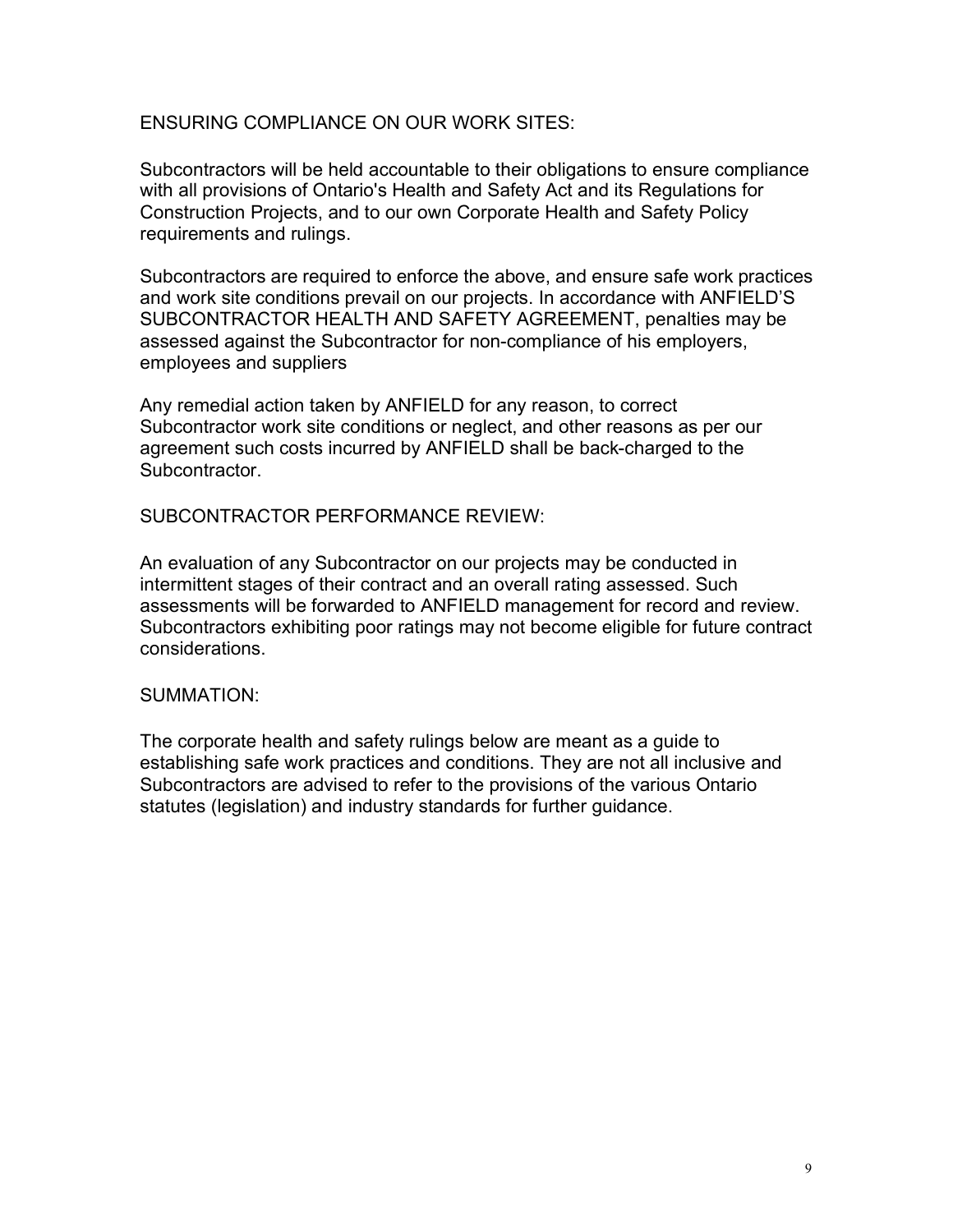# **CORPORATE HEALTH & SAFETY RULES**

It is the policy of ANFIELD to insist that all employees, including subcontractor employees, understand and strictly adhere to the provisions of the Occupational Health and Safety Act for Construction Projects and its regulations, Your Foreman or Job Superintendent, will inform you of any additional safely rules and procedures, as the need arises.

#### *PERSONAL SAFETY RULES*

- 1. HEAD AND FOOT PROTECTION C.S.A. approved class "B" hardhats and C.S.A. "Green Patch" footwear, must be worn at all times while you are on the project
- 2. Appropriate work gloves must he worn when handling and using tools and materials which may cause injuries to your hands
- 3. EYE AND FACE PROTECTION Face shields, gaggles or glasses must be worn by workers and must be of a design to afford suitable protection when;
	- a) Welding, burning or cutting with torches;
	- b) Using abrasive wheels, portable grinders or files;
	- c) Chipping concrete, stone or metal;
	- d) Working with materials;
	- e) Drilling or working under dusty conditions;
	- f) Sand or water blasting;
	- g) Waterproofing;
	- h) Working on energized switchboards;
	- i) Using explosive actuated fastenings or nailing tools;
	- j) Working with compressed air or other gases;
	- k) When working near any of the operations listed above.

For your protection on the job, do not wear:

- **•** LOOSE CLOTHING OR CUFFS
- **•** GREASY OR OILY CLOTHING
- **•** FINGER RINGS, BRACELETS OR NECK CHAINS

Other personal protective equipment, such as safety belts and body harnesses, respirators, reflective vests, floatation vests, ear protection devices, etc, must be worn as required by your foreman and the law.

4. *Non-prescription drugs or alcohol* will not be allowed on the job and any employee found to be in possession of, or under the influence of, drugs or alcohol, will be refused from working and is liable to be severely disciplined or terminated from employment.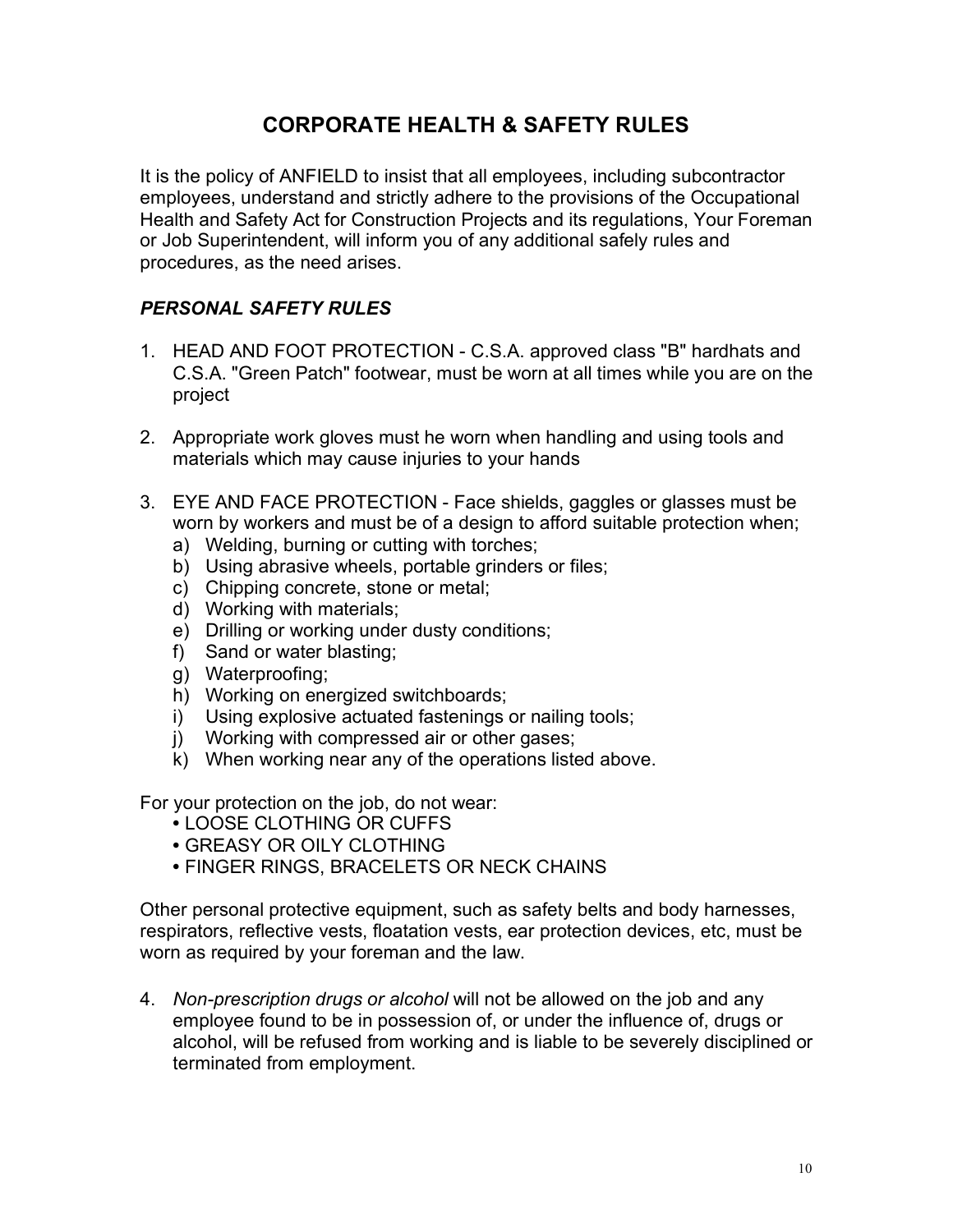- 5. All injuries and accidents/incidents, no matter how minor, must be reported immediately to your supervisor. The supervisor will conduct his investigation and report to management.
- 6. If you notice any unsafe practice or condition on the job, you are obligated by law and by this company to report the situation immediately to your supervisor, so corrective action can be taken.
- 7. No person shall jump from one level to another and anyone discovered jumping will be reprimanded or terminated from employment.
- 8. Never prate tools or materials near edges to openings or levels, as these items may fall onto someone below. Keep all tools and materials at least six feet back from edges and openings.
- 9. Always seek assistance or use mechanical lifting devices when attempting to lift heavy material. Avoid awkward positions and always lift with the legs, not your back. Your back is very susceptible to injury in a bent position.
- 10. Do not engage in any prank, contest, feat of strength, rough or boisterous conduct or unnecessary running.
- 11. Do not remove or make ineffective, any protective device.
- 12. Smoking is strictly prohibited near flammable substances and storage areas.
- 13. Never work at heights if you are afraid to do so, or if you are ill or subject to dizzy spells. Tell your foreman. He will respect you for being honest and assign you to other suitable work. Always work within your limitations.
- 14. Every employee shall wear a minimum of a full T-shirt and long pants to prevent injury from the elements and harmful substances No shorts or tank-tops allowed.
- 15. Always work in adequately lighted conditions. Use portable lighting in the dark Route accesses and work areas should be adequately lit (no shadows) at all times.
- 16. Always use the "buddy system" to avoid working alone, if it is necessary to do so, arrangements should be made to check on the worker at fifteen minute intervals, by the worker's foreman. Confined space work, however, requires constant monitoring of the isolated worker(s) and there are strictly regulated procedures to follow in this kind of situation Check with your foreman for detailed instructions before entering any confined space.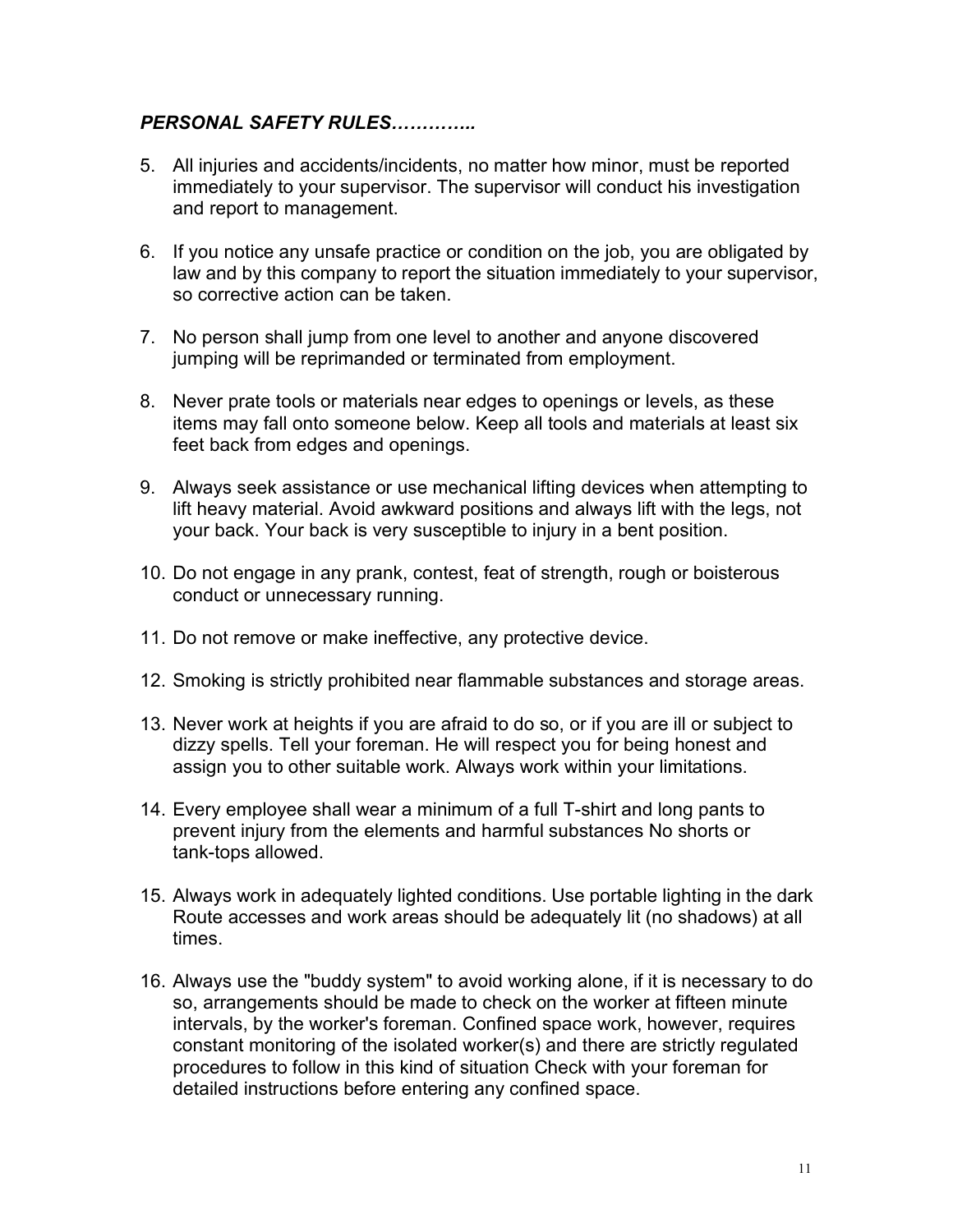- 17. Always remember to unplug electrical tools before performing adjustments, repairs or alterations.
- 18. ACCESS TO WORK AREAS Access to and from a work area shall be by way of ramp, ladder, stairs or runway. Emergency egress from work areas is a foremost consideration.
- 19. LADDERS
- a) Ladders shall be set on a firm level surface and if the base is to rest on soft uncompacted or rough soil, a mud sill shall be used.
- b) Straight ladders should be tied off or otherwise secured to prevent movement.
- c) When a task must be done while standing on an step ladder, the length of the ladder should be such that the worker stands on a rung no higher than the second rung from the top.
- d) When climbing up or down, workers should always face the ladder.
- e) Ladders should not be erected on boxes, carts, tables, scaffold or manlift platforms or on vehicles
- f) Depending on the length, straight ladders should be set lip at an angle is not less than one quarter or greater than one third the vertical distance between these points.
- g) Metal or wire reinforcing ladders, must not be used near energized electrical conductors.
- h) All ladders erected between levels must be securely fastened, top and bottom to prevent movement, extend 90O millimeters (3 feet) above the top landing and afford dear access at top and bottom.
- i) Ladders with weakened, broken, bent or missing steps, broken or bent side rails, broken, damaged or missing non-slip bases or otherwise defective must not be used and should be tagged and removed from site.
- j) Ladders should not be used horizontally as substitutes for scaffold planks, runways or any other service tot which they have not been designed.
- k) Workers on a ladder should not straddle the space between the ladder and another object.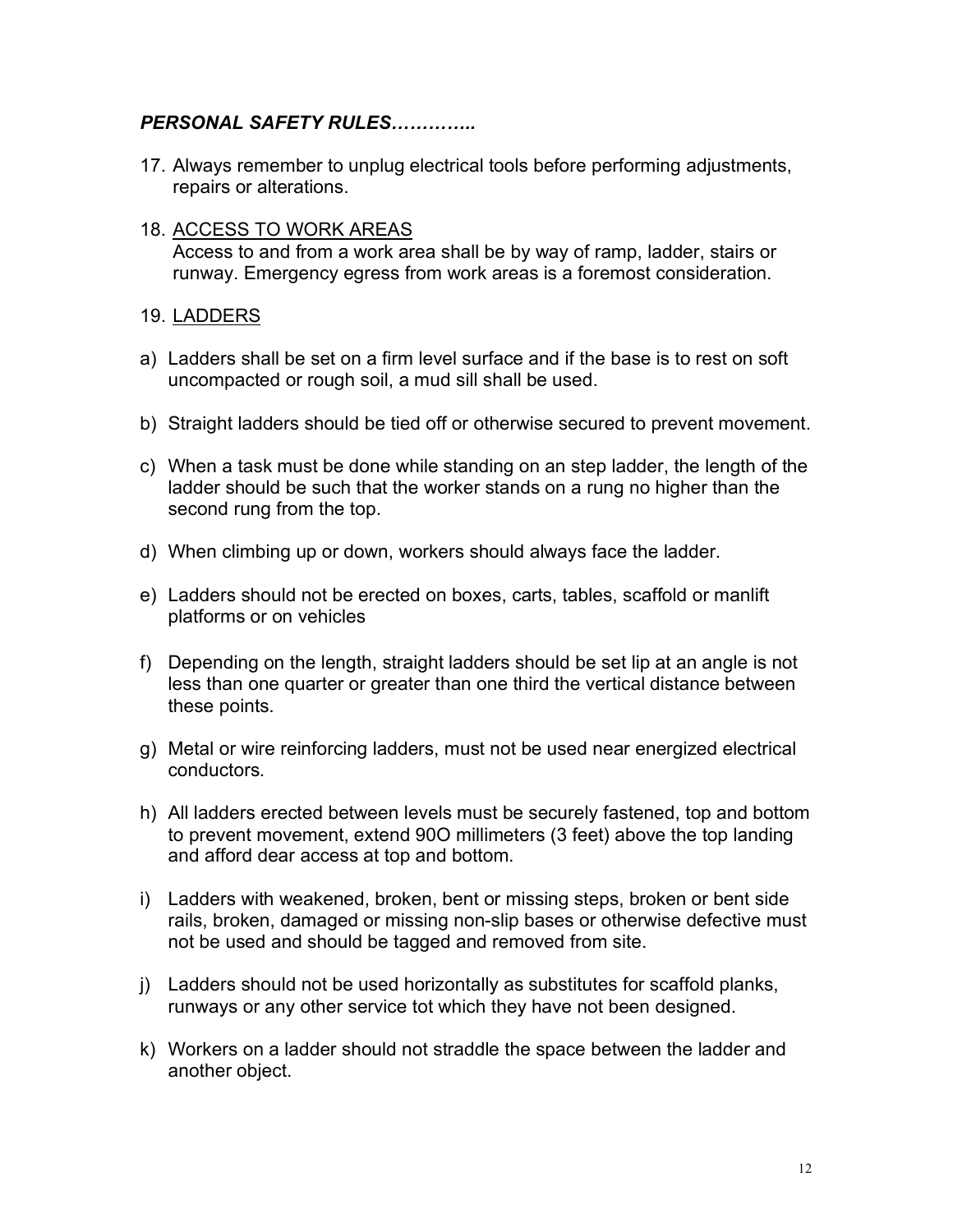- l) Three points of contact should always be maintained when climbing up or down a ladder (two feet and one band or one fool and two bands).
- *m)* If the work to be performed on a ladder will cause heavy exertion by the worker or the worker to overextend to the sides, in this situation it is best to utilize a scaffold platform.
- n) Under no circumstances should a worker attempt to hand carry materials or equipment, while climbing or descending on a ladder It is important to maintain three point contact at all times Use a rope or hoist to lower or raise items from one level to another.
- o) According to regulatory requirements, there must be a minim um clearance of six inches between ladder rungs and any surface. This will ensure the worker obtains a firm footing.

#### 22. WORK BENCHES AND PLATFORMS

Work platforms shall be a minimum 18 inches wide and be designed and constructed to support and resist all anticipated loads. Workers are to refrain from using spools, ladders as a support for planking, poorly constructed benches, loose objects or inadequate materials.

#### 23. TRENCHES

Work shall not be performed in a trench unless another worker is working above ground and in close proximity to the trench. Where personnel are required to enter a trench, proper means of access must be provided within the protected (shored) area.

Where personnel are required lo enter a trench deeper than 1.2metres (4 feet), the walls must be cut back on a one to one or a one to three gradient depending on the classification of the soil, or be supported as prescribed in Ontario's regulations 213/91 under Excavations - Part III.

Where the depth of the trench exceeds 6metres(20 feet) or the width exceeds 3 metres (10 feet) the support must be designed by a professional engineer.

Where it is not practicable or possible to cut back or shore an excavation wall, a professional soil test engineer shall determine the stability of the excavated wall and stale in writing whether it is sale to work near the wall(s), along with the frequency of follow-up inspections and other precautions.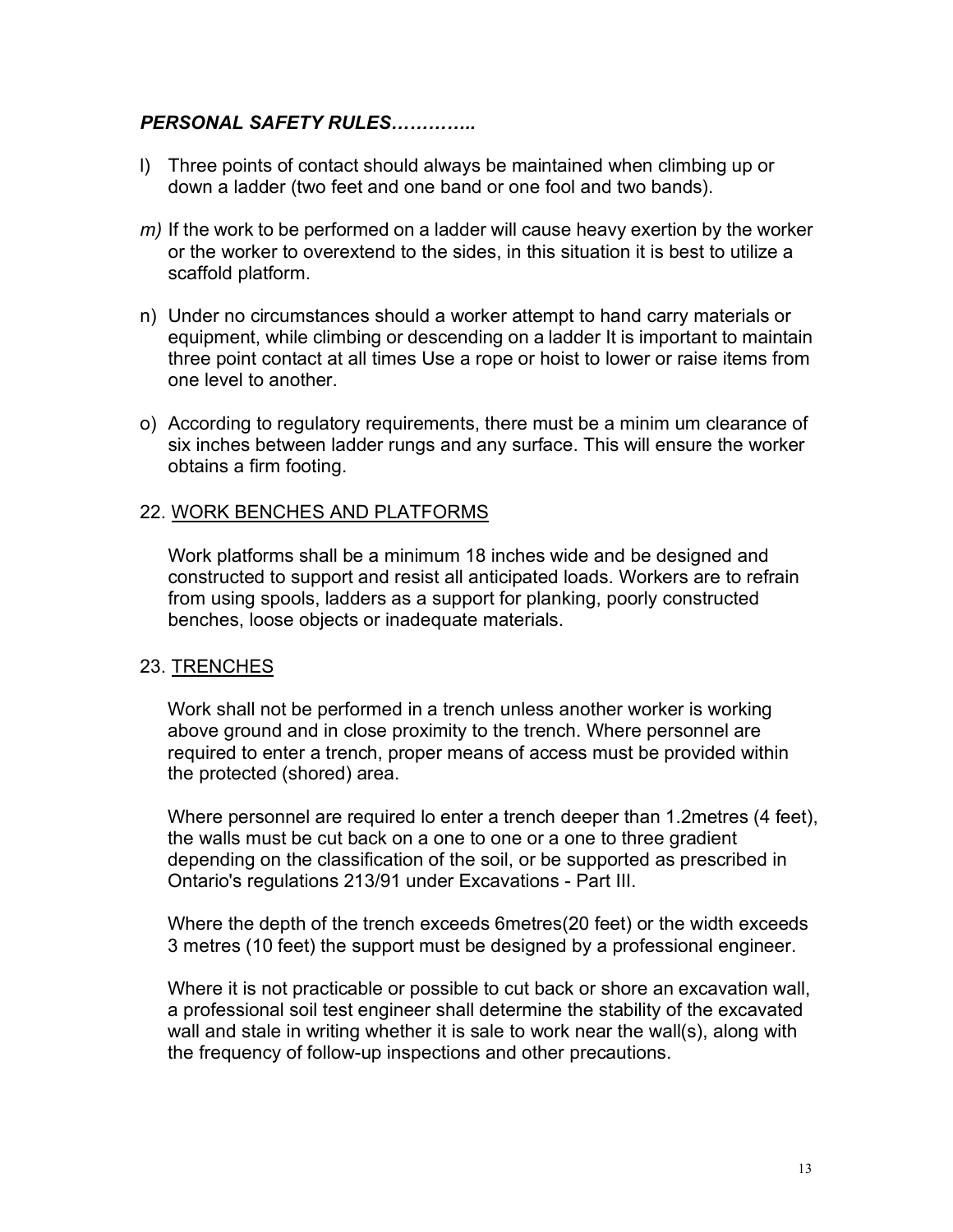No excavating shall commence until a determination has been made as to the possible location of any services in the area. The location of any service lines shall be marked and if said services cannot be disconnected or shut off, the utilities authority shall supervise its uncovering if the service will endanger any workers in the area.

Materials, equipment and excavated material shall be kept back at least two meters away from the edge of any excavation and a level area of at least one meter from the excavated edge shall be maintained at all times.

#### 24. WALL BRACING

During construction, masonry walls require temporary bracing until installation of the permanent structural members Masonry walls should not be built higher than ten times their thickness unless they are properly braced.

#### 25. FIRE PROTECTION

Fire extinguishers must be readily accessible at adequately marked locations, properly maintained and promptly refilled after use ,Also they must be inspected for defects or deterioration at least once a month by a competent worker who shall record the date of the inspection on a tag attached to it.

At least one fire extinguisher must be provided where flammable liquids are stored, handled or used; where temporary oil-fired or gas fired equipment is used; where welding or open-flame or gas fired operations exist and on each storey of an enclosed building being constructed or altered; and for each workshop with 300 or fewer square metres of floor area Every fire extinguisher must be of a type whose contents are discharged under pressure and shall have an Underwriter's Laboratories of Canada 4A40BC rating.

#### 26. TRAFFIC CONTROL

A worker when required to direct traffic shall be a competent worker for such purposes and shall not perform other work while directing traffic; shall be given written instructions in a language the worker can read and understand, setting out the signals the worker is to use; and shall have the instruction explained to him or her orally. The traffic control person shall wear a vest that is reflective fluorescent and colored blaze orange or red.

#### 27. TRUCKS AND HEAVY EQUIPMENT BACKING UP

All vehicles shall be equipped with back-up beepers and where workers are nearby and possibly in danger, a traffic control person will position himself or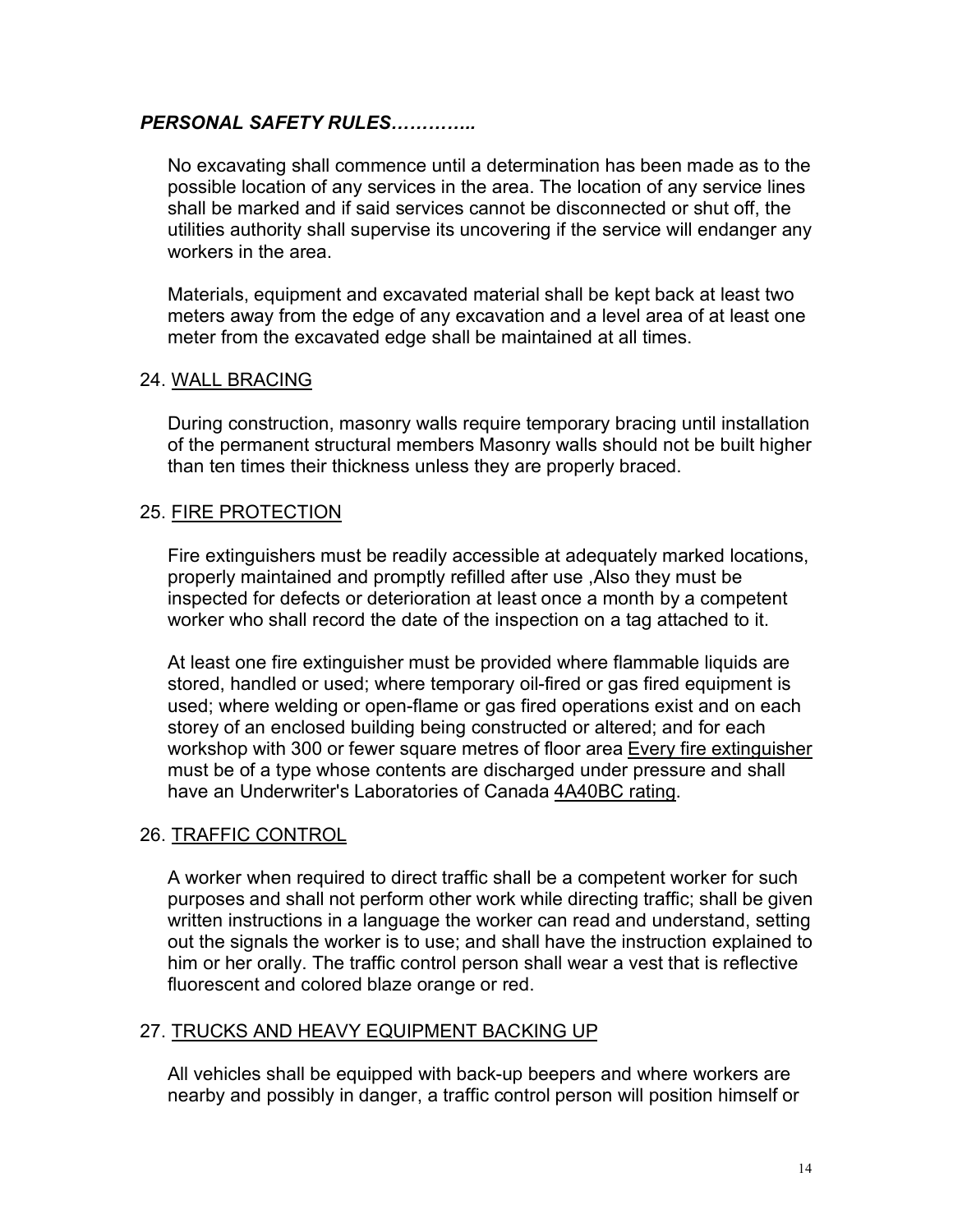herself in view of the vehicle operator and his intended path and direct the operator. The traffic control person and workers in the area should be made aware of the vehicle's blind spots, by the operator.

#### 28. COMPRESSED GAS CYLINDERS

Compressed gas cylinders pose a real risk to workers if they are not handled and used properly. Always use compressed gas cylinders with extreme caution. Some basic safety rules are:

- a) Only competent and authorized workers are to handle compressed gas cylinders.
- b) All compressed gas cylinders should be stored in a secured and upright position
- c) After using a compressed gas cylinder, always ensure that the valve has been closed and that the protective valve cap is in place.
- d) Upon discovery of a compressed gas leak from a cylinder, hose, valve or other connection, discontinue use until the problem has been rectified Under no circumstances is a leaking compressed gas cylinder to be used. Evacuate the area and notify your foreman.
- e) Ensure that no empty cylinders are left inside any enclosed building. Remove them to an outdoor compound
- f) When storing compressed gas cylinders, always store empty ones separately from full or partially filled cylinders.
- g) Compressed gas cylinders should be stored in a designated outdoor compound, affording adequate ventilation and explosion proof characteristics
- h) Always keep compressed gas cylinders at least 15 feet away from any heat generating sources.
- i) Overhead protection should be provided to the valves and connections to compressed gas cylinders when there is a risk of materials falling from above.

#### 29. ELECTRICAL EQUIPMENT

a) Access to electrical station rooms, the interiors to electrical power panels, service boxes, etc are restricted to trained and authorized personnel only,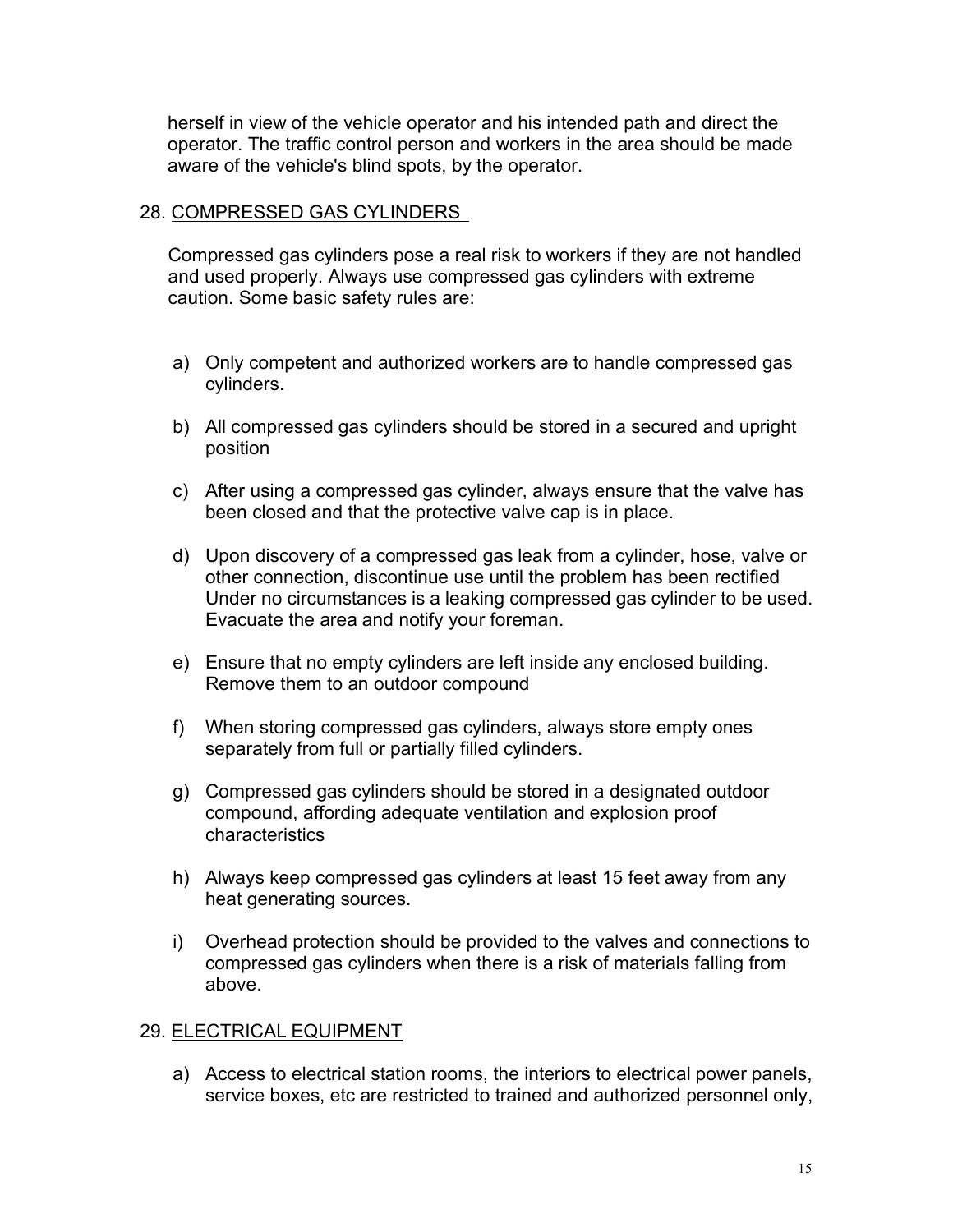Electrical rooms with live services shall have signs posted at doors, forbidding unauthorized entry.

- b) Prior to performing any maintenance or repairs on electrical equipment all power sources must be locked out. Sub-contractor supervisors must have proper tagging and lock-out procedures for their workers to follow.
- c) Electrical panels and fuse boxes should not be covered or hidden by articles or clothing, materials or machinery, Keep the area in front of these services clear of obstruction and water.
- d) All electrical power tools must be effectively grounded and have Ground Fault Circuit Breaker Interrupter Devices when used outdoors or in wet locations.

#### 30. FLAMMABLE AND COMBUSTIBLE MATERIALS

- a) All flammable materials must be stored in approved containers with caps in place and stored in well ventilated areas, away from heat, open-flame and ignition sources
- b) Quantities of flammable materials greater that 235litres must be stored outside in an isolated and fenced area, away from exits and entrances and with "no smoking' signs posted.
- c) All flammable or combustible materials must be clearly labeled as to their inherent dangers, Re: WHMIS supplier and workplace labeling requirements
- d) Supervisors are to ensure their workers are aware of the volatile characteristics of the flammable and combustible materials they store, use, handle or transport Safe work procedures must be provided by the supervisor for the worker(s) health and safety.
- e) Be aware of possible vapour build-up in confined spaces and low lying areas such as pits and trenches.

#### 31. CRANES AND OTHER HOISTING EQUIPMENT

- a) All hoisting equipment shall only be operated by licensed and/or qualified personnel.
- b) The operator must never leave the controls of the equipment unattended while it is running.
- c) In the event that the view of the operator is obstructed, he shall request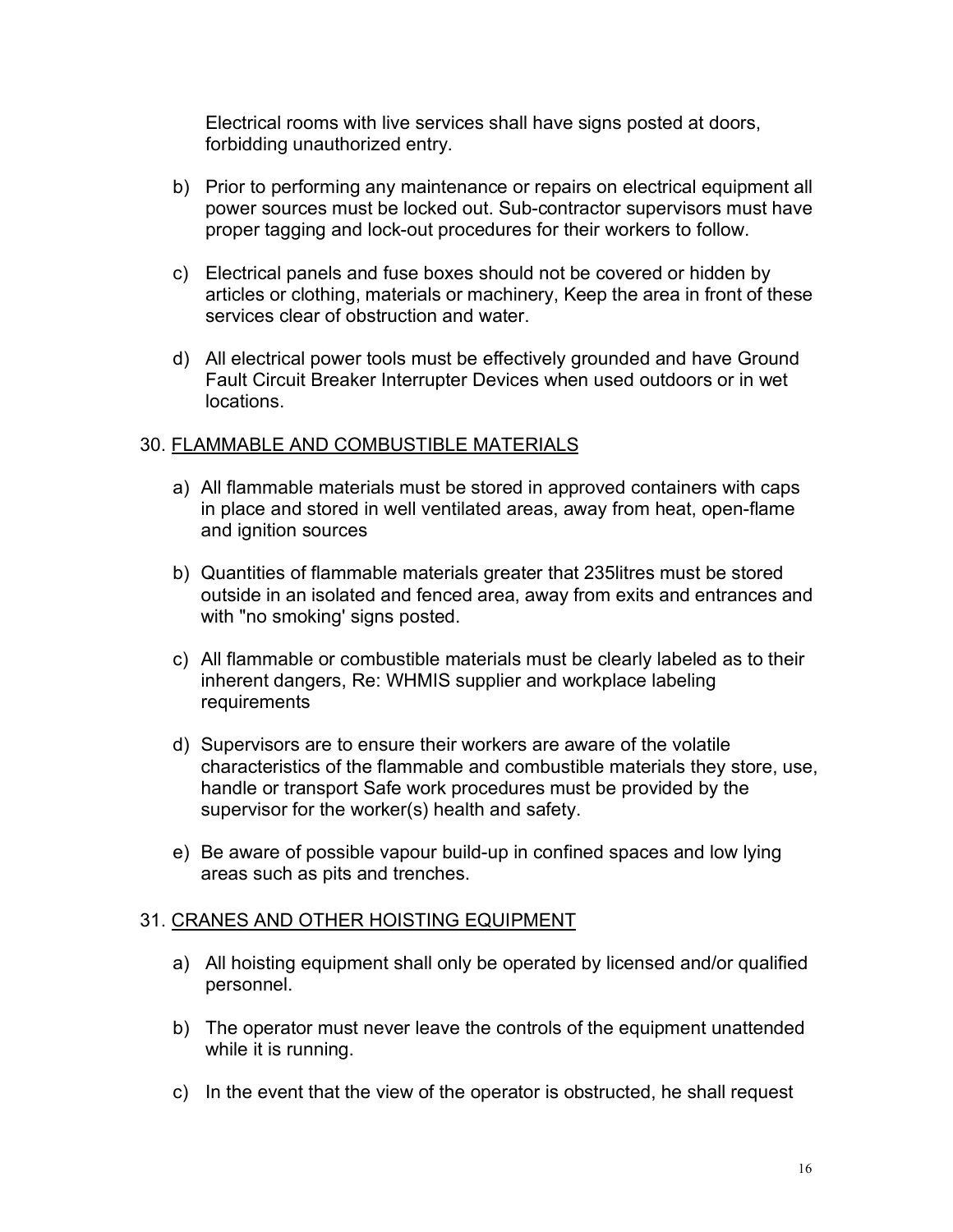the assistance of a competent signal person.

- d) Hydraulic equipment must never be left unattended while any part is in a raised position
- e) Loads being hoisted are not to pass over workers or handled in such a manner which might endanger a worker.
- f) All log books and maintenance records are to be present with the hoisting equipment and kept up to date. A thorough pre-job maintenance of the hoisting equipment shall be performed and recorded in the appropriate log books. An inspection / approval report is to be provided to the site superintendent and signed by the licensed mechanic, before the machine is brought on site.
- g) No hoist operator shall swing any loads over existing buildings without prior approval from the building's owners.
- h) The operator must perform daily inspections of his hoist equipment prior to use and record such inspection results in his daily inspection log.
- i) No crane shall be loaded beyond its rated capacity.
- j) The operator shall ensure the hoist boom or device is kept a safe distance from high power sources as per regulations.

#### 32. RIGGING REQUIREMENTS

- a) All rigging equipment shall be inspected for defects prior to and during the shift to ensure safety. Damaged or defective slings shall be immediately removed from service.
- b) Wire rope slings shall be lubricated as necessary during use to prevent corrosion.
- c) Only competent workers trained in rigging and signaling shall be allowed to rig and handle loads.
- d) All rigging equipment shall have at least a safety factor of five.
- e) All rigging devices including slings shall have permanently affixed identification stating size, grade, rated capacity and the name of the manufacturer damage due to sharp corners.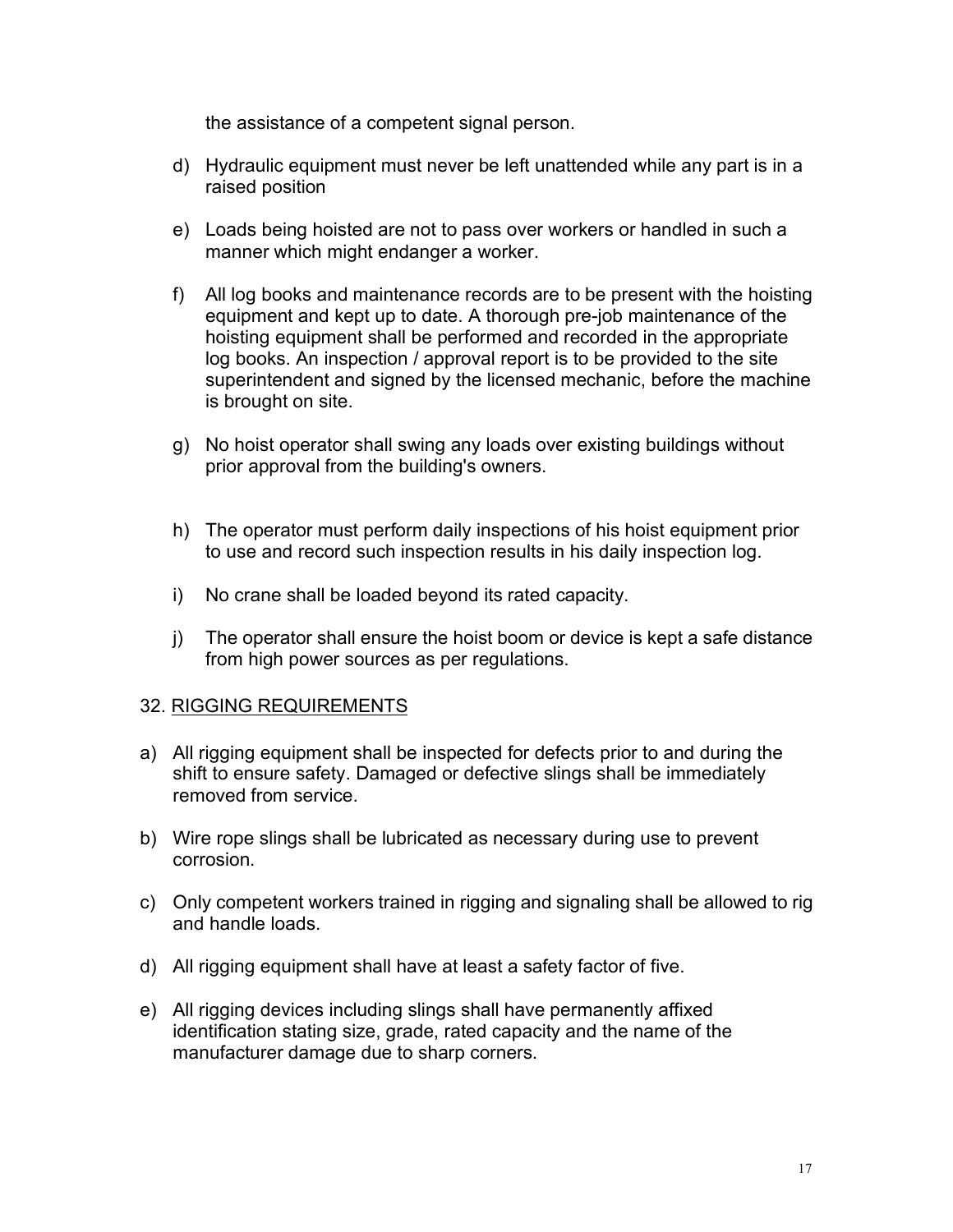- f) Wire rope slings shall be padded or softeners used to protect it from damage due to sharp corners.
- g) Loads handled by slings shall be landed on cribbing so that slings need not be pulled from under or be crushed by the load.

#### 33. AIR-POWERED TOOLS

Accidental injury may result if an air tool is removed from its supply hose while it is under pressure. Use the following safety procedures when removing an air tool from its hose:

- a) Shut off the valve supplying air to the hose.
- b) Hold the air tool in a safe position, open the throttle or trigger. Vent the hose to the atmosphere through the air tool.
- c) When all air pressure is exhausted, immediately disconnect the tool from the hose Prompt removal is necessary to avoid pressure build-up in hose because of a leak in the air supply valve.

#### 34. POWER ELEVATED WORK PLATFORMS

- a) All power elevated work platforms shall be thoroughly inspected and certified by a licensed mechanic as being safe to operate .The mechanic will place a service tag at the machine's controls ,indicating his name and the date of the most recent inspection and approval.
- b) All other relevant documentation shall be physically present on the machine, ie - manufacturer's operational manual, certificate of authorization and maintenance records/logs.
- c) The supplier shall have a competent person provide instruction, demonstrations and training on safe use of the machine to those workers who will be permitted to operate it.
- d) Workers shall wear a full body harness and shock absorbing lanyard attached to the platform at all times when working over 3 m.
- e) All operators shall conduct a daily maintenance and safety check prior to operating any power elevated work platform.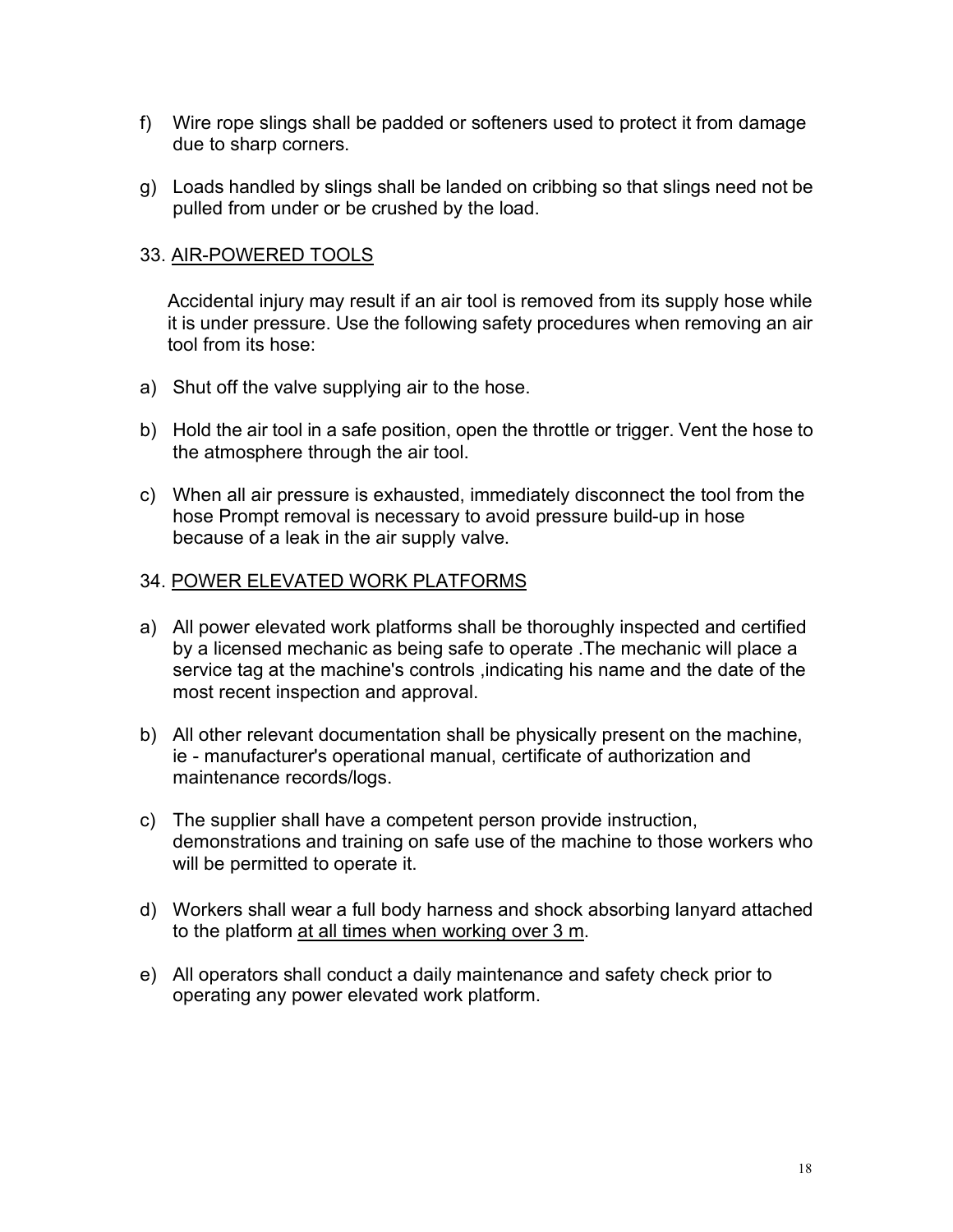#### 35. POWDER ACTUATED TOOLS

- a) Only employees who have furnished evidence of having been trained by the manufacturer in its use shall be allowed to operate a powder actuated tool.
- b) Eye, heed and ear protection shall be worn by all personnel exposed to the use of this type of tool.
- c) Tools shall not be loaded until just prior to use and loaded tools shall not be left unattended
- d) These type of tools are not to be used in or near an explosive or flammable atmosphere and cartridges (power source) shall be kept separated from all other material.
- e) Hearing protection shall be worn by the operator and any workers within the confines of an enclosed area up to 50 feet from the point of discharge and 25 feet in outdoor locations,
- f) AII loads except while [n actual usage shall be stored in a location approved for that purpose.
- 36. USE OF GRINDERS AND CUTOFF SAWS:

 Abrasive wheels can cause serious injury. Proper storage, use and maintenance of these wheels must be observed.

- a) Familiarize yourself with the manufacturer's operation manual before using the tool. Follow all safety instructions,
- b) Ensure proper guards are in place and that all necessary, protective equipment is used for your personal safety.
- c) Never exceed the maximum wheel speed (every wheel is marked) Check the marked-speed and compare it with the speed of the grinder.
- d) When mounting the wheels, check them for cracks and defects, ensure that the mounting flanges are clean and that mounting blotters are used, Do not overtighten the mounting nut.
- e) Before grinding, run newly mounted wheels at operating speed to check for vibrations. A vibrating or defective wheel could explode causing injury.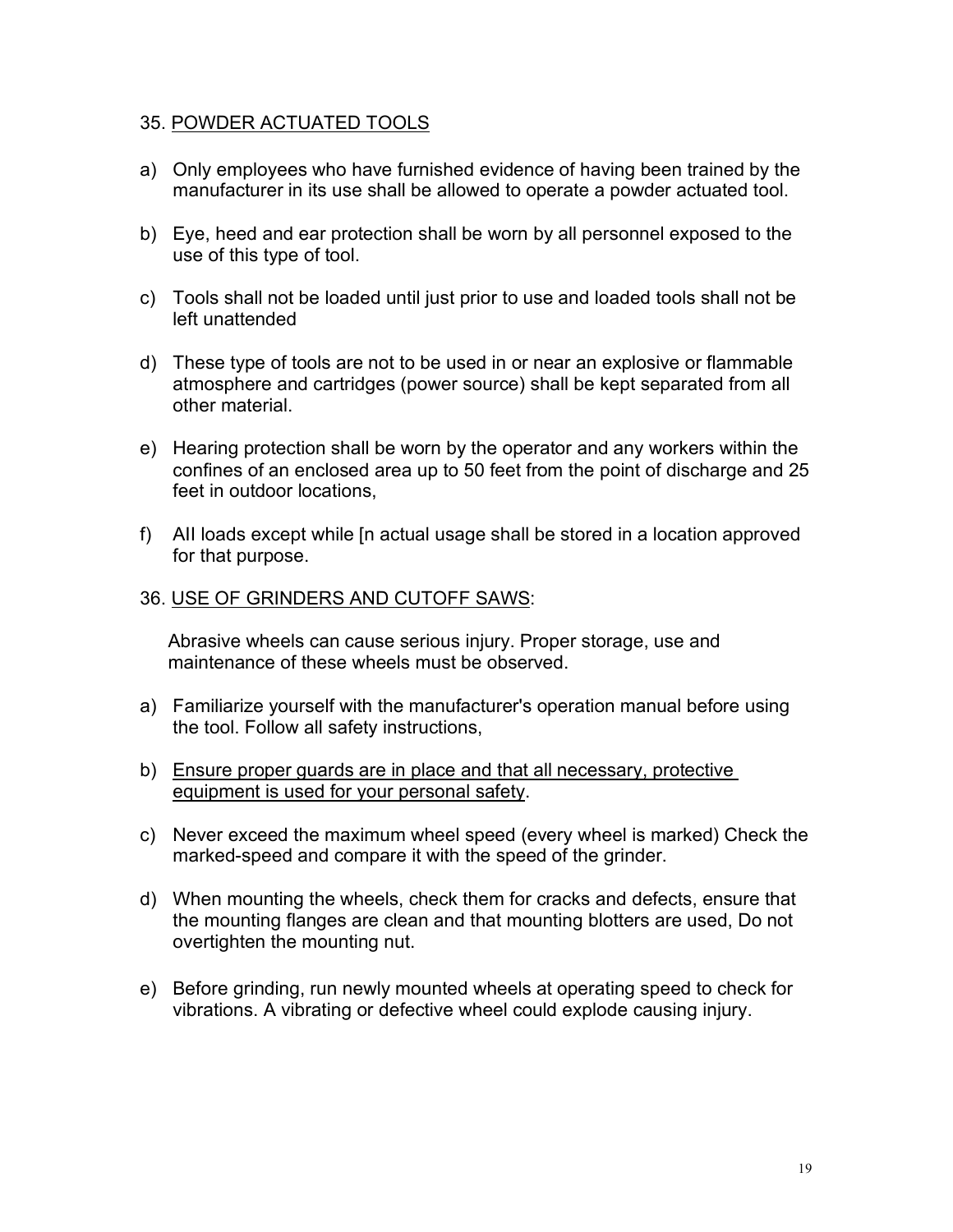#### 37. DEFECTIVE TOOLS - What to look for:

If a tool is defective in some way, - DO NOT USE IT! Inspect tools prior to use and ensure defective tools are repaired.

#### Watch for problems like:

- a) broken or inoperative guards
- b) insufficient or improper grounding due to damage on double insulated tools eg. cracked casings.
- c) no ground wire (broken ground post) on plug or frayed cords.
- d) on/off switch is in poor working order eg. jams or releases.
- e) improper grinding wheel speeds or chipped/cracked blades.

#### 38. WELDING, TORCH CUTTING OR BURNING:

Work involving welding, torch cutting or burning can increase the fire and breathing hazards on any job. The following guide lines should be considered prior to the start of work.

- a) Always ensure that there is adequate natural or mechanical ventilation, since hazardous fumes can be created causing respiratory harm.
- b) Always use the necessary personal protective equipment such as respirators, cuffing goggles and protective clothing.
- c) Ensure there are fire extinguishing equipment suitable for the requirements of the operation, nearby for immediate use.
- d) Check cables and hoses to protect them from slag and sparks.
- e) Check the work area for combustible material and possible flammable vapours before starting work. If combustible materials or sensitive equipment cannot be removed, fire blanket protection or a fire watch must be maintained.
- f) Never weld or cut lines, drums, tanks, etc. that have been in service without first making sure that all flushing, ventilating, purging precautions have been carried out and permits obtained.
- g) Never enter weld or cut in a confined space without first conducting proper air tests and all other necessary confined space procedures and required lockout and tagging.
- h) When working overhead, cordon off your work zone below and post signs warning other workers to stay clear. Use fire resistant materials (fire blankets, tarps, etc.) to control or contain slag or sparks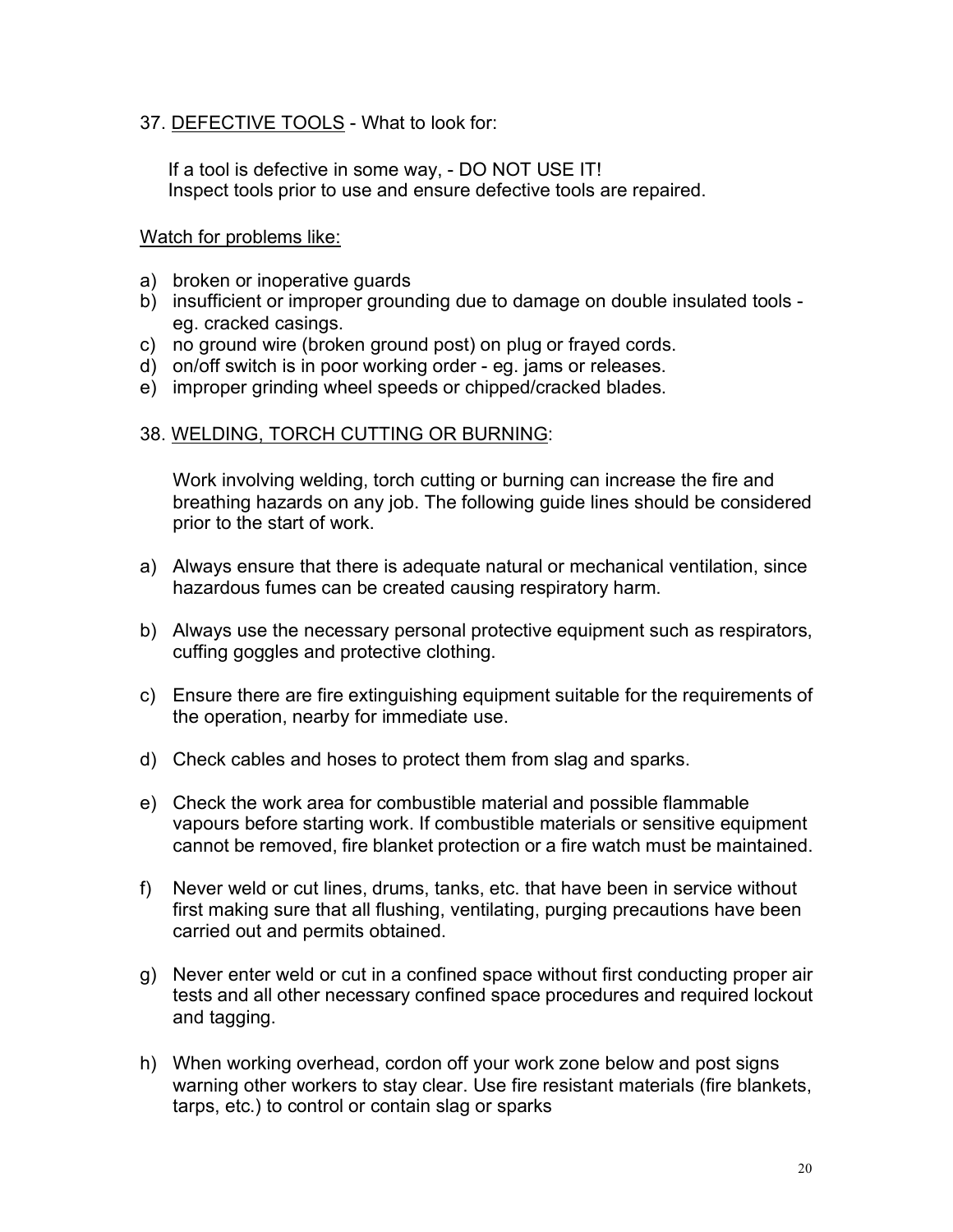i) Contact lenses should never be worn by any persons working near welding operations.

#### 39. PROTABLE PROPANE HEATING SYSTEM SET-UP AND USE:

Ontario's Energy Act now requires employers to provide written evidence certifying the competency of persons assigned to connect, activate, handle and disconnect portable propane beating systems with inputs of 400,000 btuh or less. No persons other than those who have been certified, are allowed to handle this equipment.

#### 40. WIND RELATED HAZARDS:

Strong winds and gusts pose a real risk to workers, In these conditions refrain from handling materials at heights due to risks of being blown over. Walls and structures are susceptible to collapse and special bracing precautions should be taken.

#### 41. FORKLIFTS

- a) Daily inspection checks shall be performed by the operator in accordance with the manufacturer's recommendations. Only qualified personnel shall operate forklifts.
- b) Do not drive with wet or greasy hands. You could lose steering control.
- c) Face in the direction of travel. Look behind before backing up.
- d) Make sure that the forklift is able to carry the load.
- e) Recheck the brakes with the first load, and when changing to heavier loads. Never drive with faulty brakes. Report faulty brakes right away.
- f) Avoid sudden stops, starts or turns. You could spill the load.
- g) When vision is blocked, stop and sound horn at doors, corners, exits, etc. Use a signal person when necessary.
- h) Drive slowly on wet or slippery surfaces and rough ground.
- i) Cross railroad tracks very slowly, on an angle if possible.
- j) Keep forks close to the ground and tilted slightly back.
- k) Always be aware of and stay well clear of overhead power lines.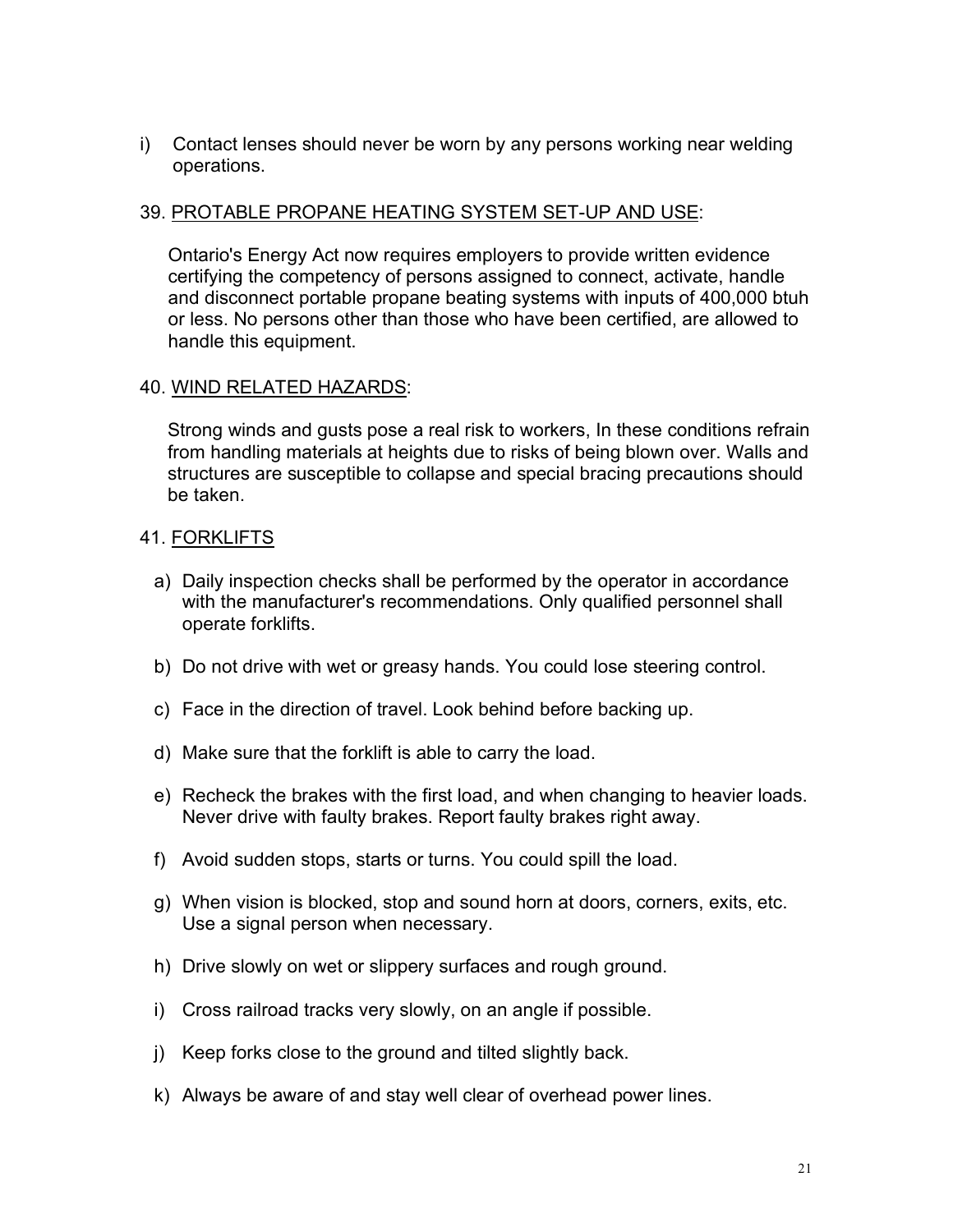- l) No horse-play or stunt driving and no passengers.
- m) Do not lift someone on the forks unless a platform (approved by a professional engineer) is used.
- n) Do not work under raised loads.
- o) Keep all parts of the body inside running lines of the truck.
- p) When driving up or down a slope, the load must always be uphill. Do not drive across a slope and do not park on a slope.
- q) Whenever you leave the truck, lower the platform or fork, set the brake, neutralize controls, and shut off power.
- r) DO not block gangways, exits, or emergency equipment
- s) Never leave the forks raised with the controls unattended.

#### 42. INCIDENTS INVOLVING GENERAL PUBLIC

- Contact by construction personnel with the general public and/or occupants of existing buildings must not be confrontational. All subcontractors must advise their employees of this requirement and to report any adverse contact with the general public or occupants to their supervisor and in turn to ANFIELD's site superintendent.
- *All* incidents (near misses) and accidents must be reported immediately to the site superintendent. Failure to report could result in disciplinary action by ANFIELD.
- Subcontractors must make ANFIELD aware of any change in their work operations which may cause unforeseen hazards or concerns by occupants or the public.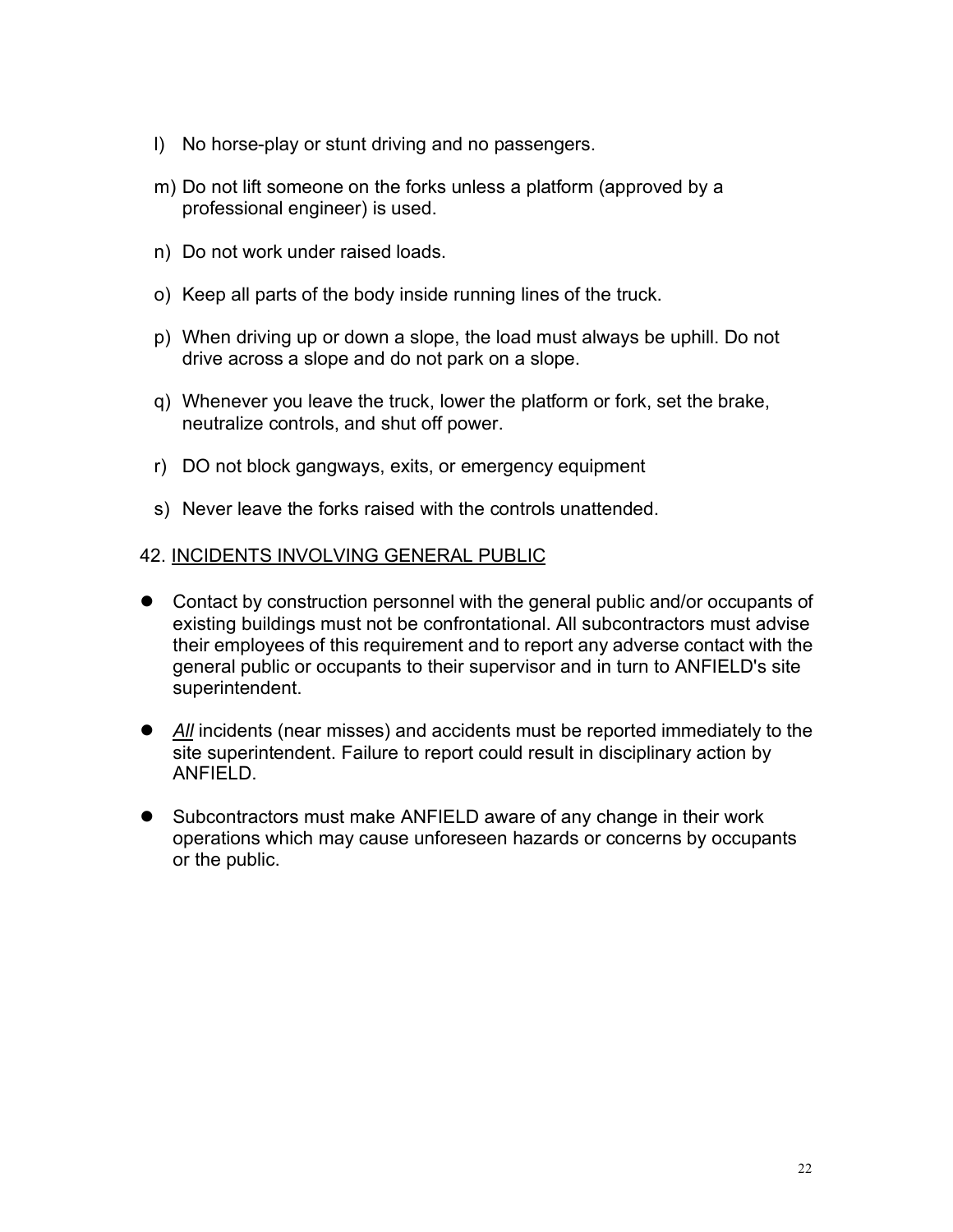#### 43. HEAVY EQUIPMENT SAFETY

All vehicle and equipment operators are responsible for circling their vehicle or equipment before starting up, to ensure that the immediate vicinity is clear and open to movement.

All operators must ensure that their path is clear before hacking up their machine This means clear not only of other equipment, but of materials and especially anyone on foot Never assume that because no one or nothing was there 3O seconds ago, the way will still be clear. Operators of backhoes and cranes must also check that the wing area is clear also, Make sure that the way is always visibly clear before proceeding or that workers in the area know that you are about to move and in which direction Use the services of a competent signaller when necessary to direct you.

#### WINTER PRECAUTIONS (for outdoor works)

Cold weather construction is quite common and requires extra care in accident and injury prevention Snow and ice produce slippery conditions which pose dangers in:

- 1) mounting and dismounting machinery
- 2) handling materials and tools
- 3) moving around jobsites on trot, on machines, or in vehicles

*Note: Always dress appropriately for weather conditions.*

#### GENERAL EQUIPMENT SAFETY

- Position trucks as close to the unloading area as possible.
- Equipment should be positioned on terrain as level as possible.
- Keep equipment away from overhead power lines
- Truck wheels should be blocked or chocked during unloading,
- **•** Before mounting equipment scrape off your boot to avoid slips.
- Climb up and down facing the equipment, maintaining 3-point contact at all times (two hands and one foot or two feet and one hand).
- The riding of heavy equipment outside the cab by anyone is strictly prohibited.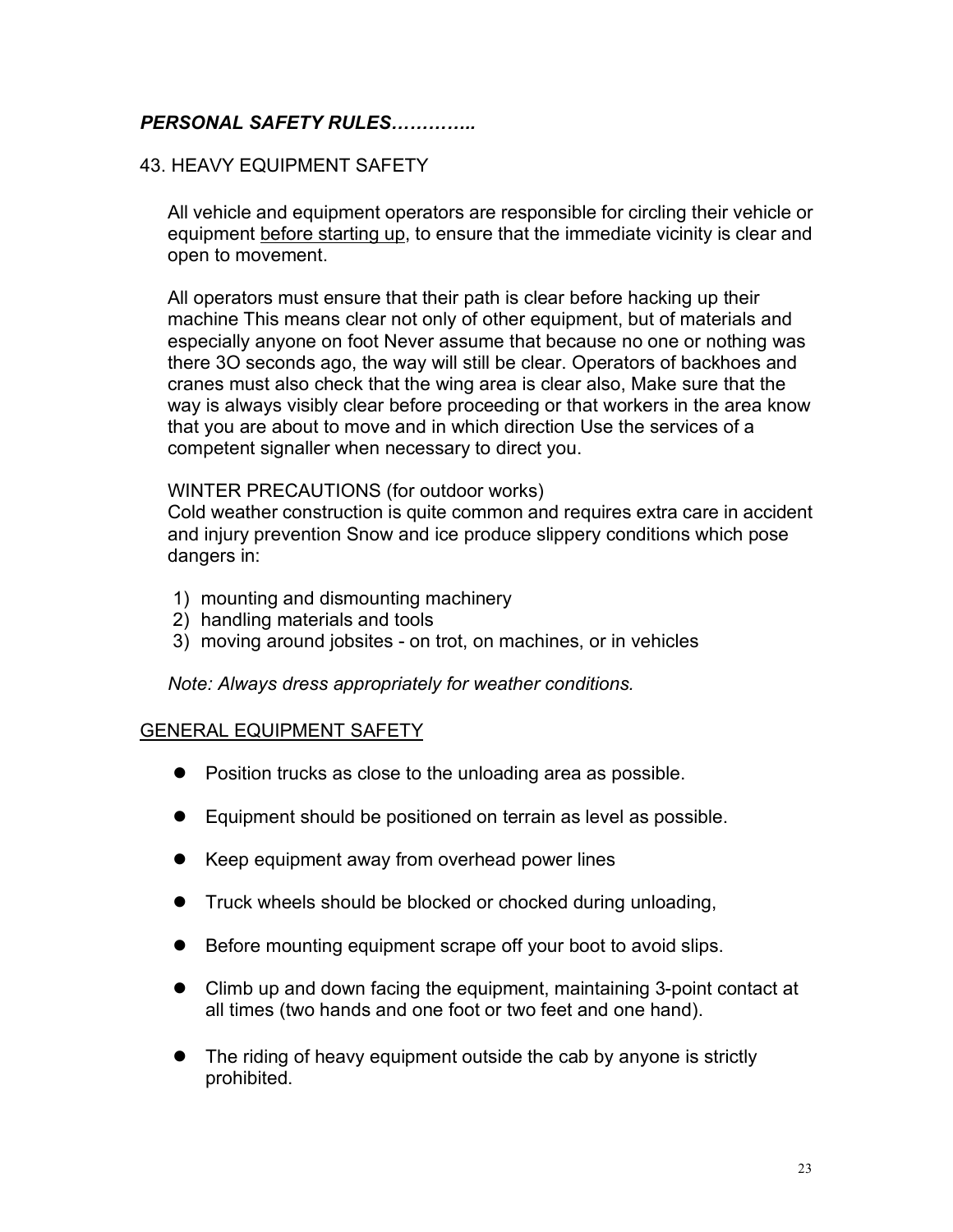- **If steps and handrails are provided use them; steeping on tires or hubs** affords a poor footing.
- On heavy construction equipment such as trucks, the starling system must be made inoperative or locked when the equipment is not in operation.
- It is the responsibility of all operators to ensure their equipment is in safe working order at all times. Report all problems immediately.
- All mounting facilities must be maintained in a safe, clean condition.

#### GENERAL SERVICE PROCEDURES

- Disengage power and stop engines before servicing Attach a DO NOT OPERATE tag to the controls.
- Support equipment on adequately sized blocks or stands. Never take a chance of being crushed by equipment attachments or parts Lower all equipment attachments to the ground and engage safely locks.
- Be aware of and protect yourself from hot equipment parts
- Clean up spilled oil, grease, fuel or other slipping hazards.
- Use jacks and hoists to move and handle heavy components. Remember your back is very susceptible to injury in a bent position when lifting. When using mechanical hoisting assistance inspect its cables, chains or slings before use.
- $\bullet$  Do not work on or near revolving fans or blowers.
- Secure hoods and doors from falling or closing.
- Specific safety information about hand toots, power fools, welding and flame cutting power sources and mechanical lifting devices can be obtained from the manufacturer's safe operating manuals and the safely manual called "Shop Maintenance" published by the Construction Safety Association of Ontario.
- Do not work with unfamiliar equipment and tools. The company requires that all employees be properly instructed in the use of tools and equipment, Do no/use tools or equipment without proper instruction.
- Follow all recommendations in operating, service and maintenance manuals which have been provided to you.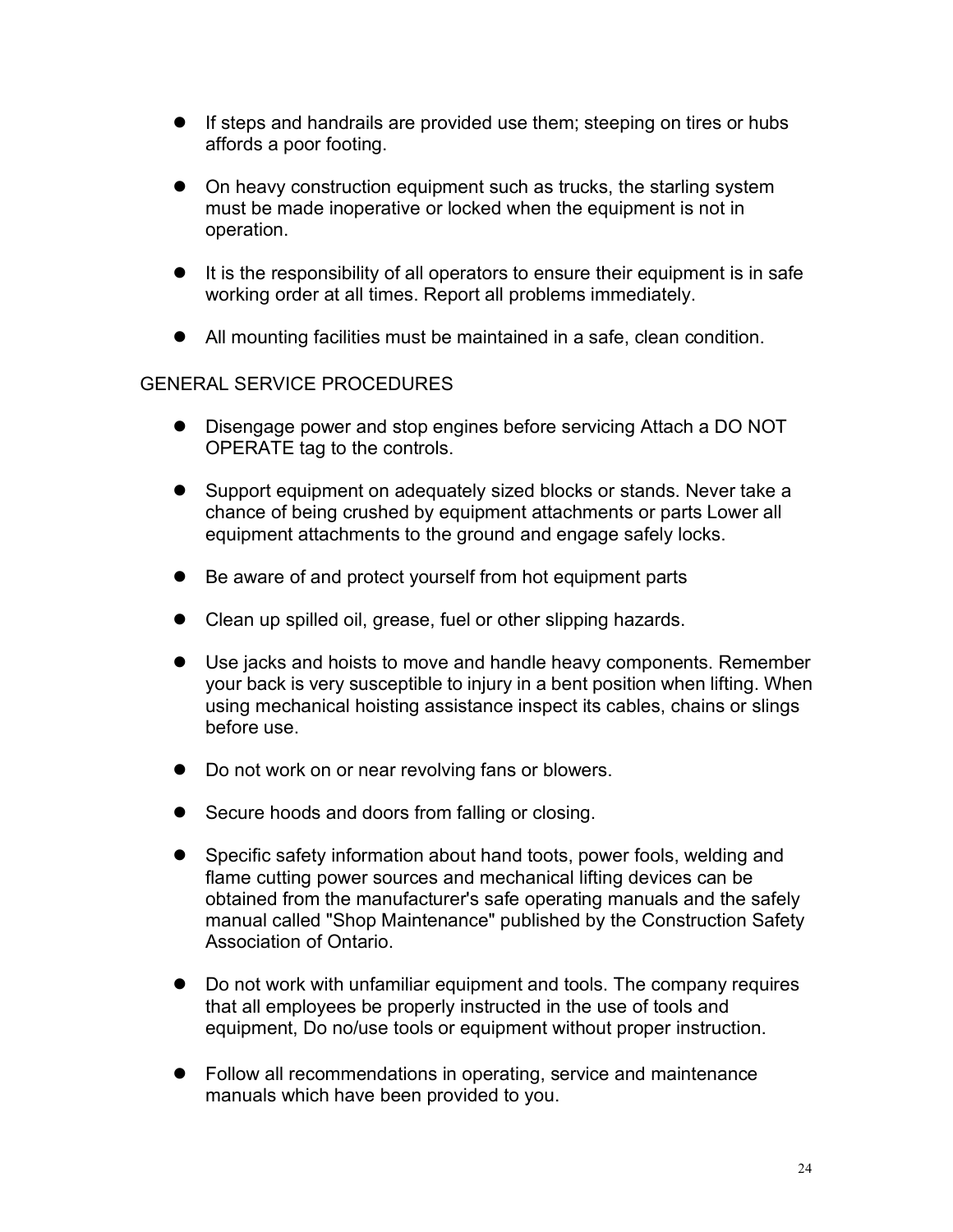- Service personnel must notify a supervisor of their location at all times.
- Mechanics are not to work in the field alone without notifying a supervisor of their location

#### REFUELING AND SERVICING

- Oiling and servicing shall be done only when the equipment is shut off.
- When refueling the driver or operator must remain with the unit. Smoking and other sources of ignition must be extinguished before refueling
- If a spilt should occur notify, your supervisor immediately for instruction

#### OVERHEAD WIRES AND UNDERGROUND UTILITIES

- Make sure stakeouts are obtained from all utilities before digging
- All equipment must be kept a safe distance from overhead power lines. All activities adjacent to existing utilities must conform to the provisions of the Occupations Health and Safety Act and its Regulations for Construction Projects.

#### COMPANY VEHICLES AND EQUIPMENT

- When equipment is operated, persons other than the operator must not be allowed in the cab unless proper seating is provided,
- All employees must wear seat belts where available when driving or riding in a company vehicle. Heavy equipment operators must use their seat restraining devices.
- All employees who drive or operate company vehicles or equipment must have the appropriate licences.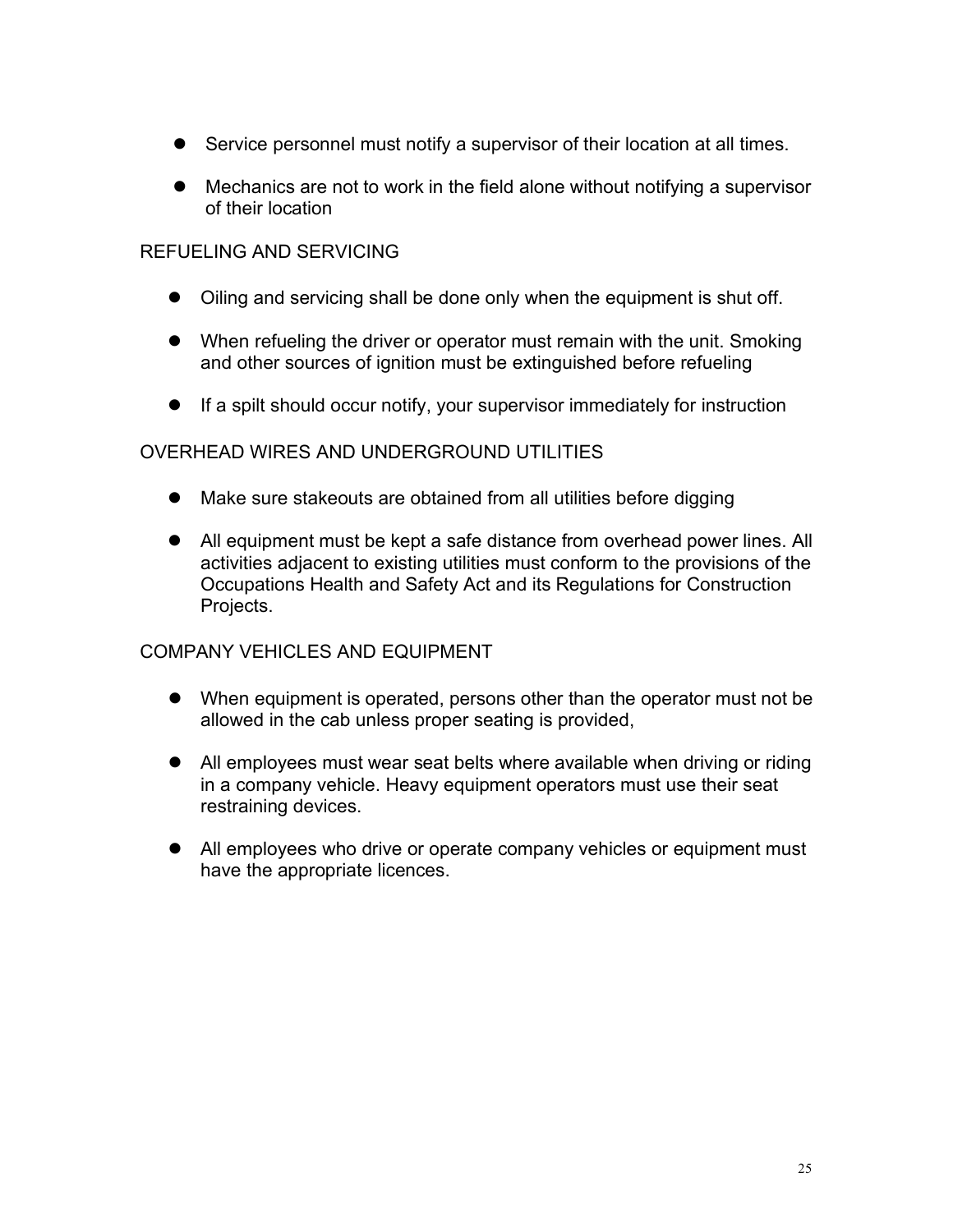# **MATERIAL HANDLING (LIFTING)**

- 1. Workers should know their physical limitations and the approximate weight of materials they are trying to lift. Workers should be encouraged to get help when a lifting task may be more than they can safety handle Remember! When lifting, try to keep your back erect and lift with your legs. Avoid torsional rotation of your back while lifting materials. Seek help if necessary. Your back is very susceptible to injury in a bent position.
- 2. Precautions should be used by employees working in sewer and watermain installation Keep fingers and hands clear when joining pipes, fittings, manholes, etc Be alert and use common sense, especially when working with very heavy items Use care when connecting lifting cables and avoid catching your fingers.
- 3. Where practical, heavy lifts should be done only with the assistance of mechanical lifting devices.
- 4. All employees on our work sites must carry proof of generic WHMIS training and be trained specifically on how to store, use, handle and dispose of hazardous materials used at the workplace.
- 5. Be aware of smoking restrictions around flammable and combustible materials.
- 6. When in doubt about proper procedures in handling a hazardous material, always refer to the MSDS (Material Safety Data Sheet) or ask your supervisor.
- 7. Use all the personal protective equipment and control measures required for the sate use of the hazardous material you will be handling.
- 8. All materials should and equipment should be stored, moved, piled or transported in a manner that will not endanger workers.
- 9. No material on a work site shall be piled or left within 1.8 meters (six feet) from an edge of a floor, roof, balcony or excavation.
- 10.Keep your respective areas clean and free of trip or slip hazards.
- 11.Communications between crane operators and ground crew must be clear and concise. Only competent signallers should be used to direct crane operators.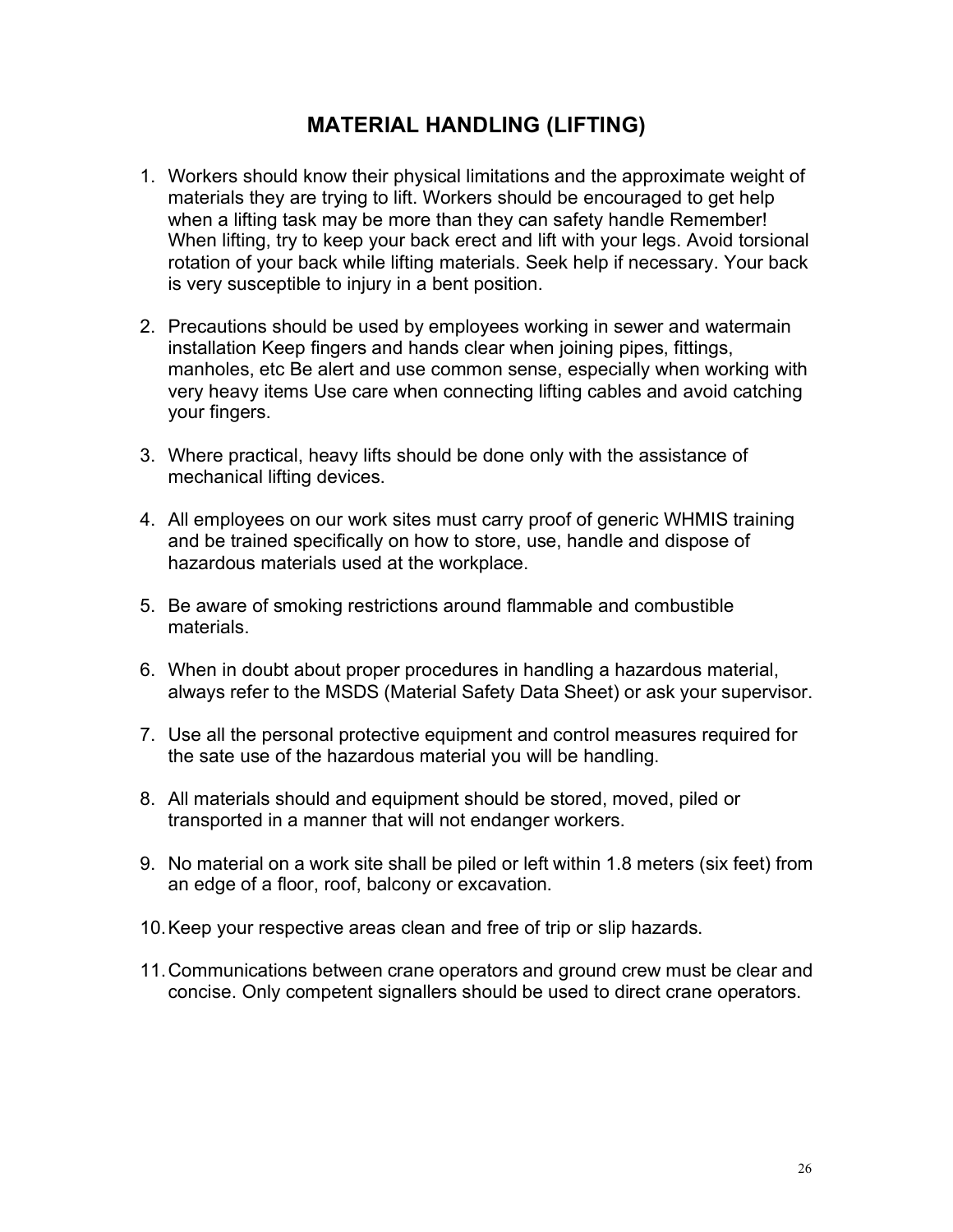#### **WHMIS COMPLIANCE PLAN REQUIREMENTS IWORKPLACE HAZARDOUS MATERIALS INFORMATION SYSTEM1**

- 1. Workers on the project shall carry proof of Generic WHMIS Training.
- 2. All Subcontractor companies *shall provide* the Material Safety Data Sheets for all WHMIS controlled products to the Constructor's Site Superintendent, *before* these controlled products enter the project Subcontractors are to ensure WHMIS controlled products have the required hazard supplier or workplace labels before they are brought on site.
- 3. All Subcontractors are supervisors are to provide site specific instructions to their workers on the safe storage, handling, use and disposal of any WHMIS controlled products brought on site The Constructor's site superintendent will require a written acknowledgement from all subcontractor companies on theft company letterhead stationary, that their workers have received this instruction along with all other hazardous information required for their workers health and safety
- 4. The Constructor's superintendent will post all M.S.D.S documents in a conspicuous area to allow unrestricted access and review by workers
- 5. Subcontractor companies are to use the designated storage areas provided to them by the Constructor. Any WHMIS controlled products *not in use* shall be kept in storage. Appropriate fire extinguisher, equipment shall be provided at these areas.
- 6. The Constructor site superintendent, in consultation with the Joint Health and Safety Committee for the project, shall periodically review the suitability of the WHMIS training and practices in place by the subcontractor companies on site, keeping in mind that the results of such training and instruction provided, enables the workers to use the Information to protect their health and safety
- 7. All subcontractor companies shall have written procedures to follow by their workers when fugitive emissions from a controlled product used on site are present
- 8. All subcontractors shall have written procedures to be followed by their workers in case of an emergency involving a controlled product.
- 9. Any worker or supervisor found to be negligent in their responsibilities regarding the above shall be disallowed from continuing their work until proper training, instruction and procedures are brought up to standard Any blatant disregard by any worker or supervisor in maintaining these requirements will be grounds for the Constructor to remove said worker or supervisor from the site.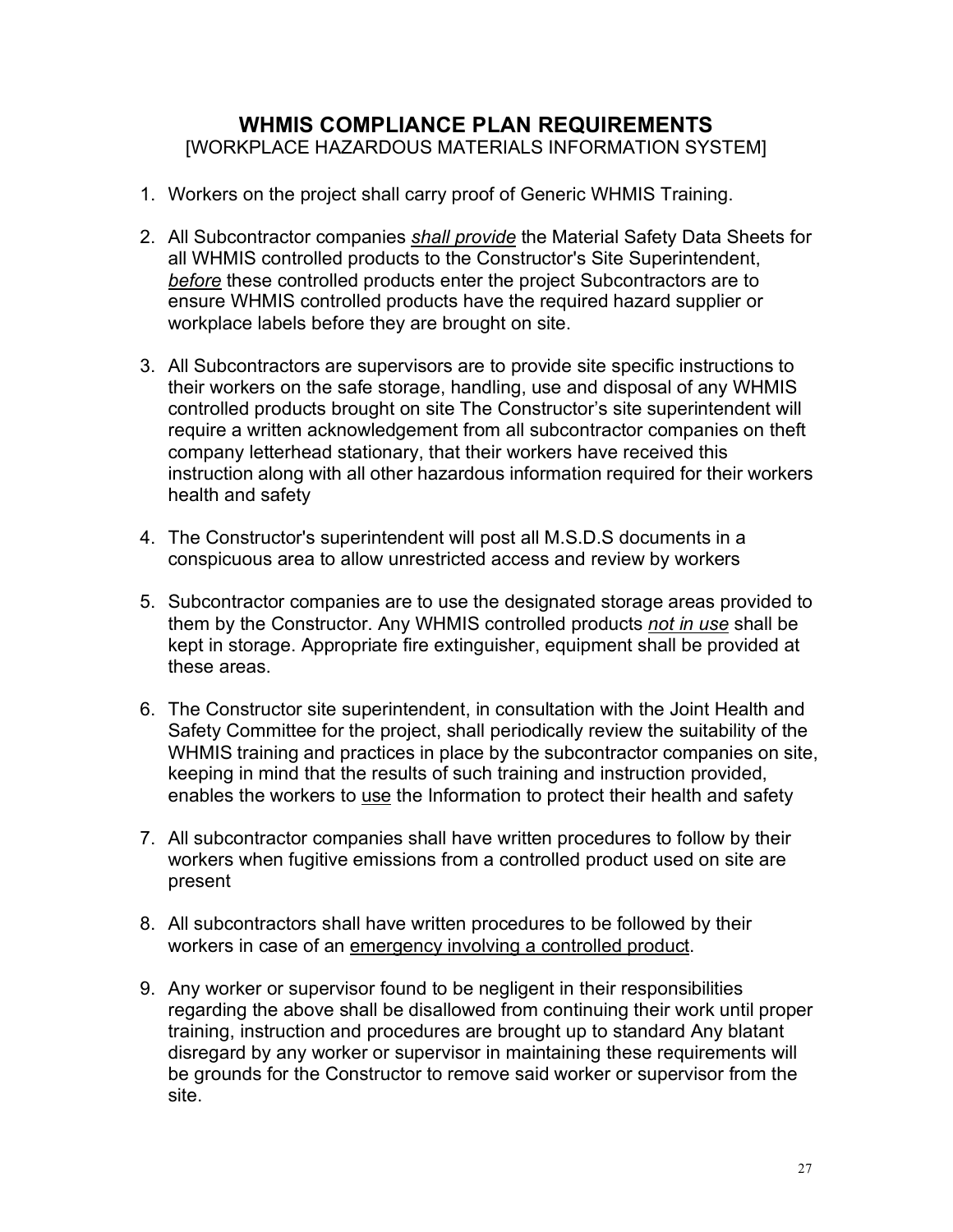# **SCAFFOLDING COMPLIANCE GUIDELINES**

- 1. THE ERECTION, ALTERATION AND DISMANTLING OF SCAFFOLDS MUST BE CARRIED OUT UNDER THE SUPERVISION OF A *COMPETENT* PERSON.
- 2. ALL SCAFFOLDS MUST BE SUPPORTED ON SOLID SURFACES OR WELL COMPACTED GROUND.
- 3. SCAFFOLDS MUST HAVE FOOTINGS, SILLS, OR SUPPORTS THAT ARE SOUND, RIGID AND CAPABLE OF SUPPORTING TWO TIMES THE MAXIMUM ANTICIPATED LOAD WITHOUT SETTLEMENT OR DEFORMATION.
- 4. SCAFFOLDS MUST BE TIED (SECURED) TO THE BUILDING AT VERTICAL INTERVALS, NOT EXCEEDING THREE TIMES THE LEAST LATERAL DIMENSION OF THE SCAFFOLDING, GUY LINES OR OUTRIGGERS MAY BE USED TO INCREASE THE SCAFFOLDING BASE WIDTH AND ESTABLISH STABILITY.
- 5. ALL SCAFFOLD FOOT PLATES, SCREW-JACK LEGS, COUPLER PINS, CASTORS, AND BRACES MUST BE INSTALLED IN ACCORDANCE TO THE MANUFACTURER'S INSTRUCTIONS AND DESIGN DRAWINGS.
- 6. GUARD RAIL PROTECTION IS REQUIRED FOR ALL SCAFFOLD PLATFORMS PLACED OVER EIGHT FEET IN HEIGHT, OR AT ANY HEIGHT IF PLATFORMS ARE SITUATED OVER MACHINERY, WATER OR OTHER DANGEROUS OBJECTS.
- 7. PLATFORMS MUST BE PROVIDED WITH SECURED LADDER ACCESS.
- 8. ALL PLATFORMS MUST CONSIST OF ROUGH SAWN (2" X I0") PLANKING, FREE FROM DEFECTS AND SECURED FROM SLIPPAGE.
- 9. LOAD CUBES OF MASONRY MATERIALS DIRECTLY OVER FRAMING.
- 10. HAVE CLEAN PLATFORMS AND GROUNDS, FREE OF ICE, SNOW, OIL, DEBRIS AND BANDING WIRE TO PREVENT HAZARDS.
- 11. WORKERS SHALL WEAR AND USE FULL-BODY HARNESSES, ATTACHED TO THE PROJECT WHEN ERECTING OR DISMANTLING SCAFFOLDING, ABOVE THREE METERS IN HEIGHT.
- 12. PLATFORMS MUST BE 18 INCHES WIDE AND IF THEY ARE OVER 8 FEET HIGH, THEY MUST CONSIST OF PLANKS LAID TIGHTLY SIDE BY SIDE, THE FULL WIDTH OF THE SCAFFOLD FRAME.

#### **REFER TO THE PROVINCIAL SAFETY REGULATIONS FOR FURTHER REQUIREMENTS.**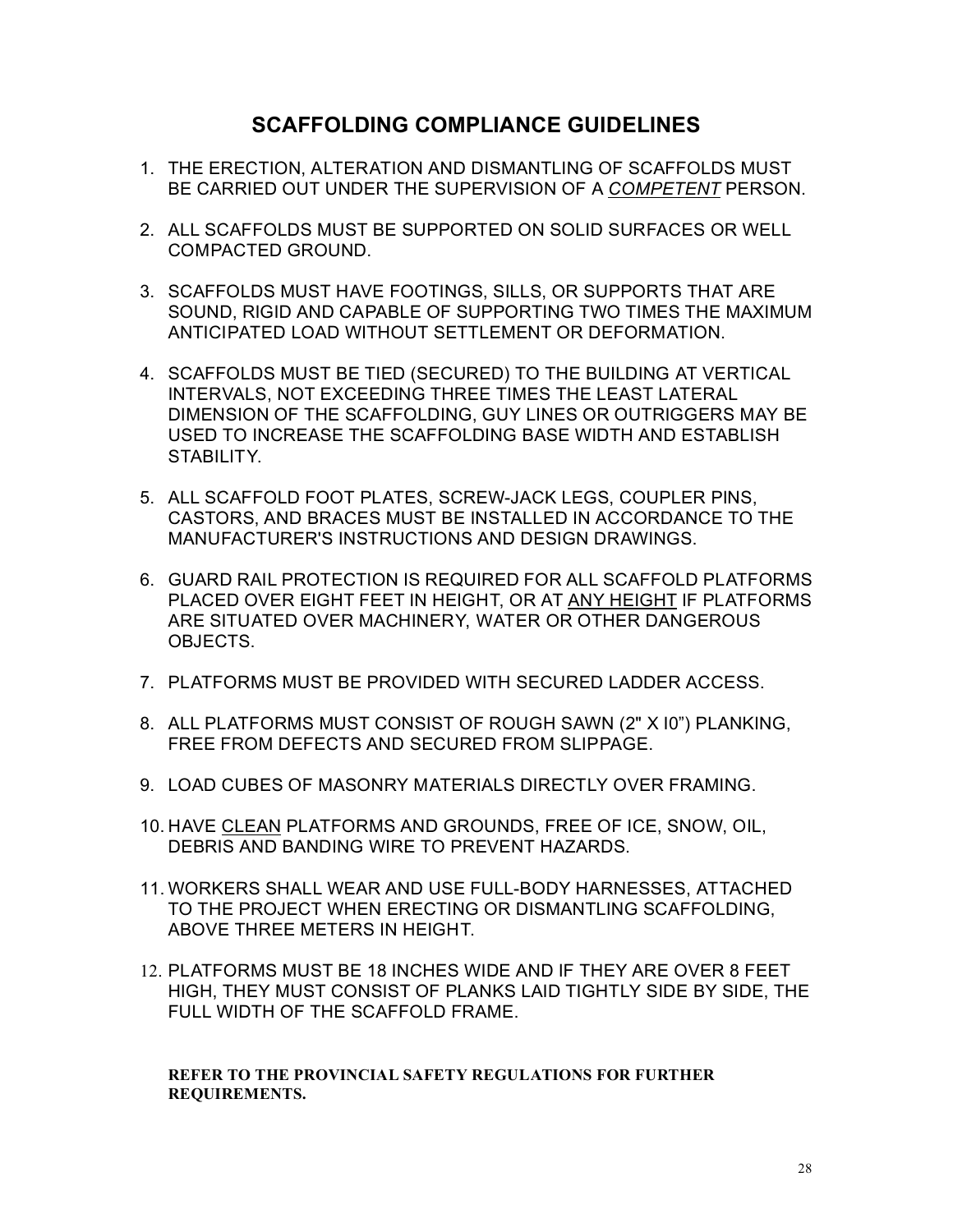# **FALL PROTECTION REQUIREMENTS**

#### **WARNING!**

No worker shall expose himself to heights greater than three metres when working near an edge to an unguarded floor, roof, platform, opening or on a ladder without first providing travel restraint, fall arrest or guardrail protection. Any person found doing so shall be subject to disciplinary action

Fall protection is also required if a worker may fall into operating machinery, into water or other liquids, or info or onto hazardous substances or objects. Regardless of height.

#### **EQUIPMENT STANDARDS AND SET-UP:**

All safety belts, full body harnesses and lanyards must be C.S.A certified and carry a C.S.A. label. Safety harnesses and belts are to be snug-fitting and worn with all hardware and straps intact and properly fastened. Lanyards are to be 5/8" diameter nylon or equivalent The D-rings on the safety belts should be centered on the person's back. The lanyard or lifeline/lanyard combination must be secured to a rigid support capable of resisting the peak arrest forces of 1800 lbs minimum for fall arrest protection purposes and its length should be adjusted so the wearer will be prevented from falling any farther than 1.5 meters from where he stands. When the lifeline consists of wire rope, or the connecting lanyard consists of nylon webbing, a shock absorber device must be used at the lanyard connection.

#### **LIFELINES:** *All lifelines shall be:*

- 16 millimetres (5/8") diameter polypropylene of equivalent.
- used only by one worker at a time.
- free from any danger of chafing.
- free of any cuts, abrasions, other defects.
- long enough to reach the ground or knotted at the end to prevent the lanyard from running off the lifeline.
- connected at right angles to the worker's position.

#### **TRAVEL RESTRAINT PROTECTION:**

This consists of a lanyard or lifeline/lanyard set-up which restrains the wearer from exposure to an unguarded edge. If the worker should trip or lose his balance, he will land on the surface on which he stands and not fall over the edge. This is the only situation where *waist type* safety belts are to be allowed. Full-body harness use by worker is preferred.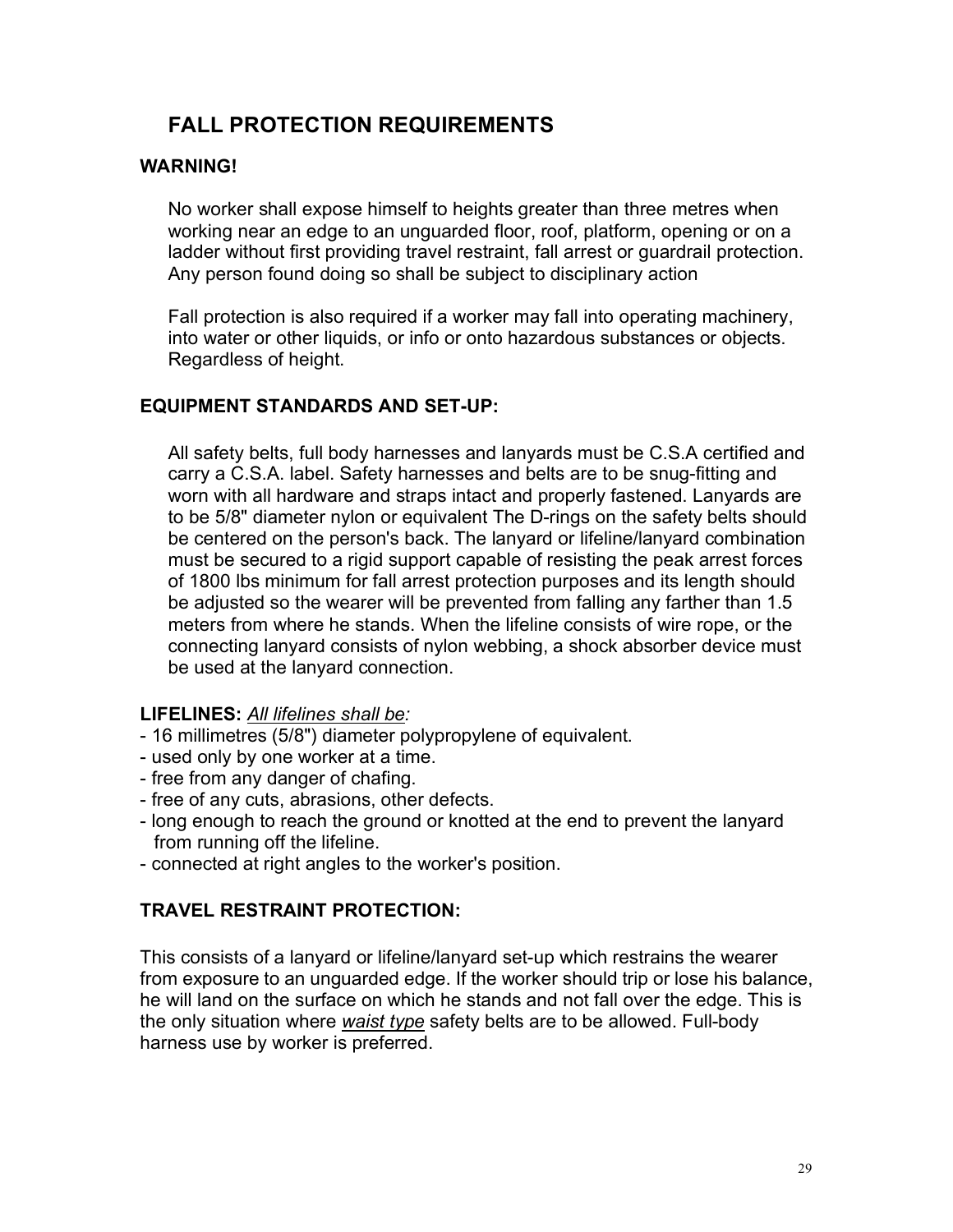#### **FALL ARREST PROTECTION:**

This consists of a shock absorbing lanyard or lifeline/lanyard set up where the wearer is allowed some movement at an unguarded edge and if he should trip or lose his balance he could possibly fall over this edge. This fall protection system must be adjusted so as to limit the wearer's fall to within 1.5 meters from where he stands or sits and *only full body safety harnesses with a shock absorber/lanyard device* shall be used for his protection. Roofers and Carpenters are particularly vulnerable to fails when working on roofs and floor levels. Suitable fall arrest protection must be used for workers exposed to such risks. Crew supervisors are responsible to ensure compliance.

#### **GUARDRAIL PROTECTION:**

Guardrails consisting of a top rail, middle rail and toe board must be provided around work platforms, ramps, and open areas where a worker can fall eight feet from one level to another, Guardrail protection is also required at any level where a worker is in danger of falling onto machinery, water or other objects. Temporary removal of a guardrail by workers in order to perform work, will require the worker(s) to protect themselves by use of either travel restraint or fall arrest protection methods and take appropriate measures to cordon off the work area and post signs warning others to stay clear. The guardrailing must be re-installed once the work is completed.

#### **COVERINGS OVER OPENINGS:**

It is generally expected that openings are to be guardrailed if at all possible, When coverings are requited however, planking laid tightly side by side shall be the material of choice, or such material suitable to support and resist three times the anticipated loads. All coverings must be securely fastened and marked to prevent accidental removal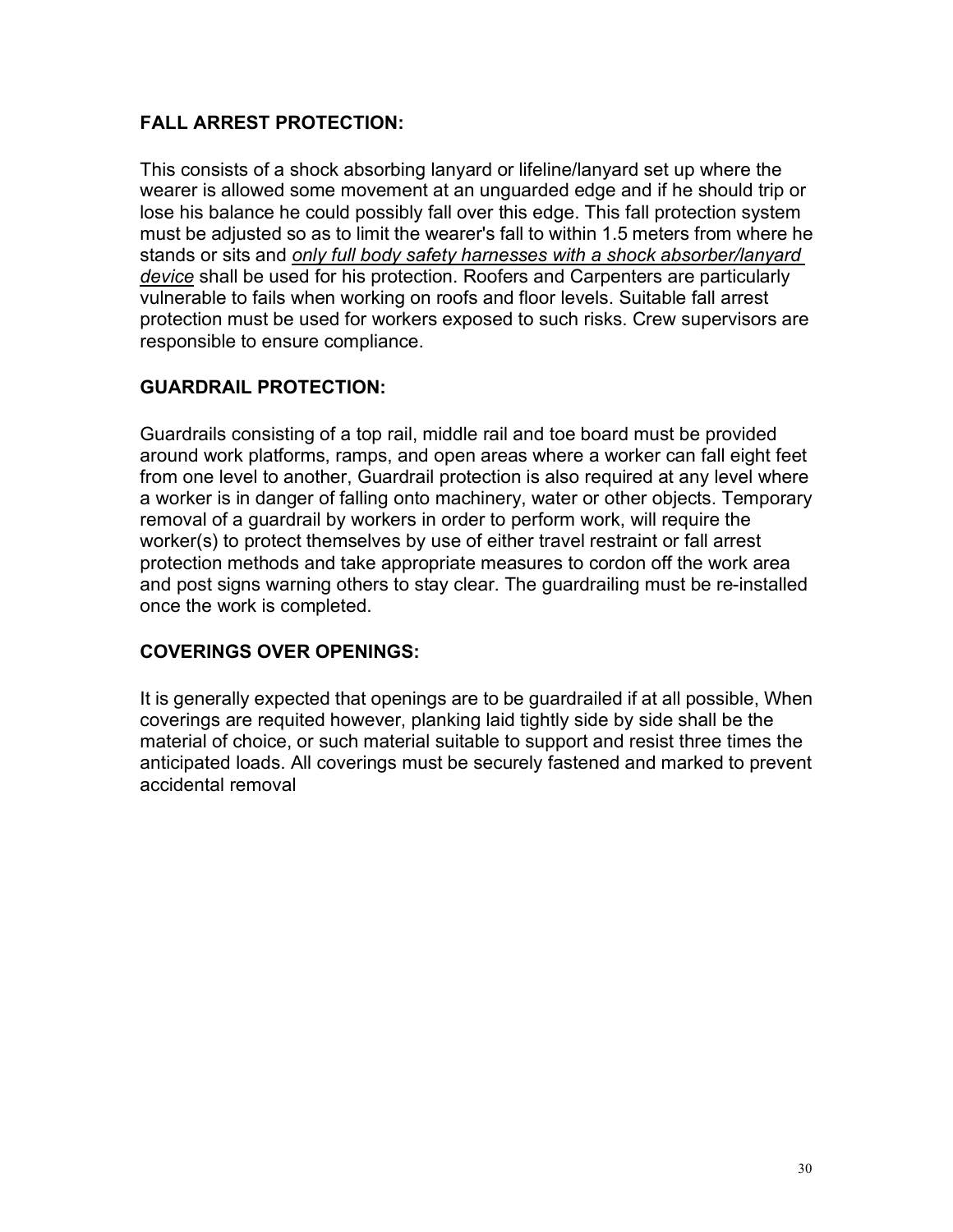# **ACCOUNTABILITY**

Employees of ANFIELD including subcontractor employees working on sites will be held accountable for their actions and any violation of the rules and measures of this safety policy or Ontario's Occupational Health and Safety Act and its regulations. Those in contravention shall be given notices, verbal and/or written, and penalties as follows;

#### *ANFIELD EMPLOYEES*

1<sup>st</sup> Violation **- a recorded verbal warning**  $2<sup>nd</sup>$  Violation (same offense) - written notice and one day loss of work and pay.  $3<sup>rd</sup>$  Violation (same offense) - a one week suspension from work and pay.  $4<sup>th</sup>$  Violation (same offense) - permanent dismissal from employment.

#### *SUBCONTRACTOR EMPLOYEES*

1<sup>st</sup> Violation **- a recorded verbal warning**  $2^{nd}$  Violation (same offense) - written notice to employee and employer advising that further violation will require removal from project 3rd Violation (same offense) - permanent removal from project

# **HAZARDOUS SPILL CONTINGENCY PLAN**

In the event of a hazardous substance spill, ANFIELD's Safety Coordinator will secure the affected area and report the incident to ANFIELD management and, if necessary, management will contact the Ontario Spills Action Centre at 1-800-268-6060. The Duty Officer at this Spills Action Centre will provide direction for the safe containment and clean-up of the hazardous spill.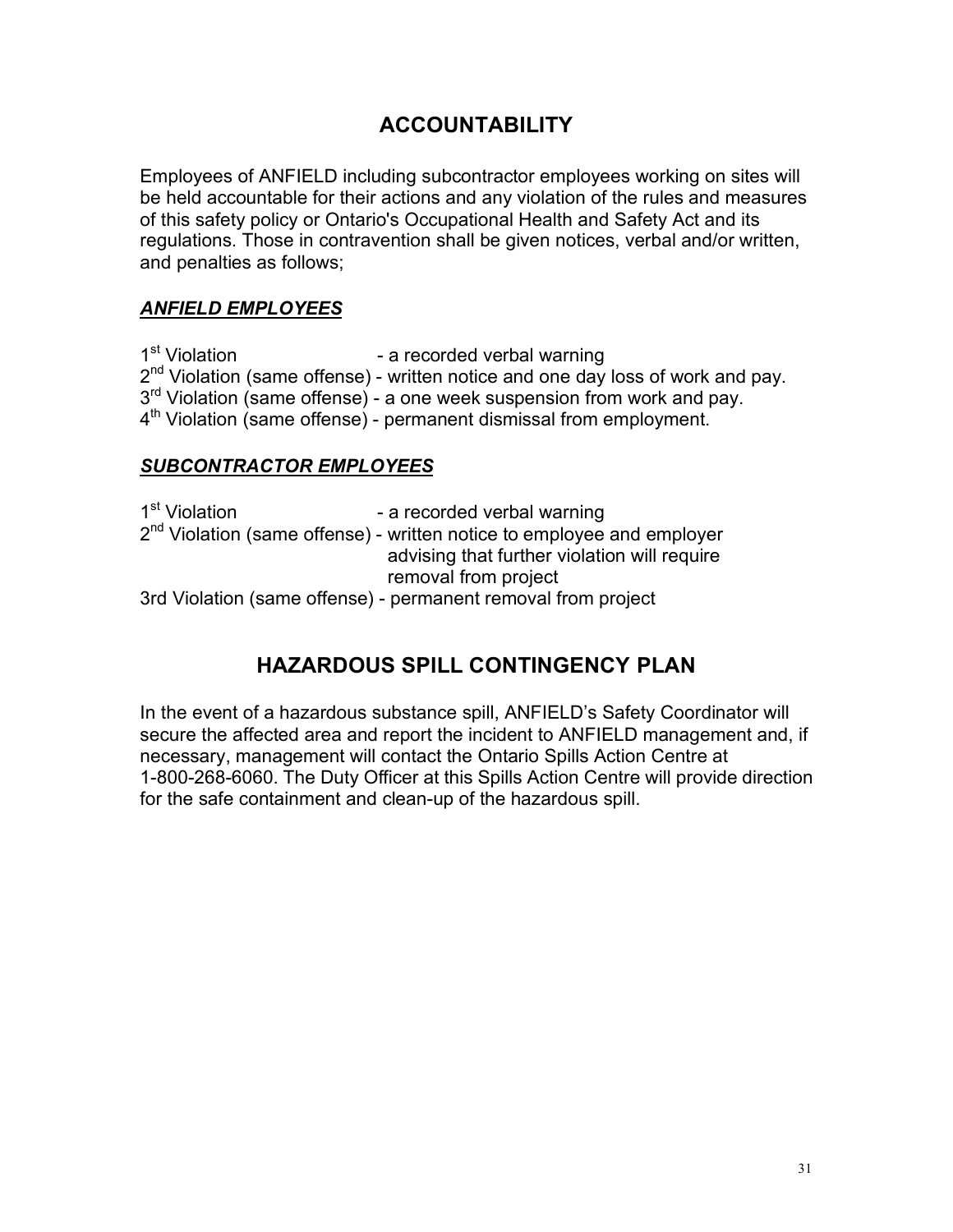# **INJURY REPORTING PROCEDURES**

#### **INJURIES REQUIRING** *MEDICAL AID***:**

- 1. PROVIDE FIRST AID AND ARRANGE TO TRANSPORT THE INJURED TO A MEDICAL FACILITY.
- 2. ALWAYS HAVE SOMEONE ESCORT THE INJURED TO THE MEDICAL FACILITY. HAVE THE INJURED SIGN THE TREATMENT MEMORANDUM AND GIVE IT TO THE ATTENDING DOCTOR TO FILL OUT AND RETURN.
- 3. PRESERVE THE ACCIDENT SCENE FOR THE INVESTIGATION.
- 4. REPORT THE CIRCUMSTANCES TO SENIOR MANAGEMENT.
- 5. THE SUPERVISOR SHOULD INVESTIGATE THE ACCIDENT AND REPORT IN WRITING TO SENIOR MANAGEMENT WITHIN TWENTY FOUR HOURS.
- 6. FOLLOW-UP ATTENTION TO THE INJURED PERSON'S PROGRESS, THE WSIB CLAIM STATUS AND RAPID RE-EMPLOYMENT POSSIBILITIES THROUGH MODIFIED DUTIES, SHOULD BE PERFORMED.

#### **INJURIES REQUIRING** *FIRST AID ONLY:*

- 1. HAVE THE DESIGNATED FIRST AID ATTENDANT TREAT THE INJURED PERSON AND RECORD THE PARTICULARS ON THE FIRST AID LOG **SHEET**
- 2. INFORM THE INJURED PERSON TO NOTIFY HIS FOREMAN OR THE HEAD OFFICE *IMMEDIATELY* IF, DUE TO COMPLICATIONS, HE VISITS HIS DOCTOR.
- 3. PROVIDE THE INJURED PERSON WITH A TREATMENT MEMORANDUM IF THERE IS *ANY POSSIBILITY* HE MAY VISIT HIS DOCTOR AND INSTRUCT HIM TO HAVE HIS DOCTOR FILL IT OUT. THE MEMORANDUM SHOULD BE RETURNED BY THE INJURED ON THE NEXT DAY.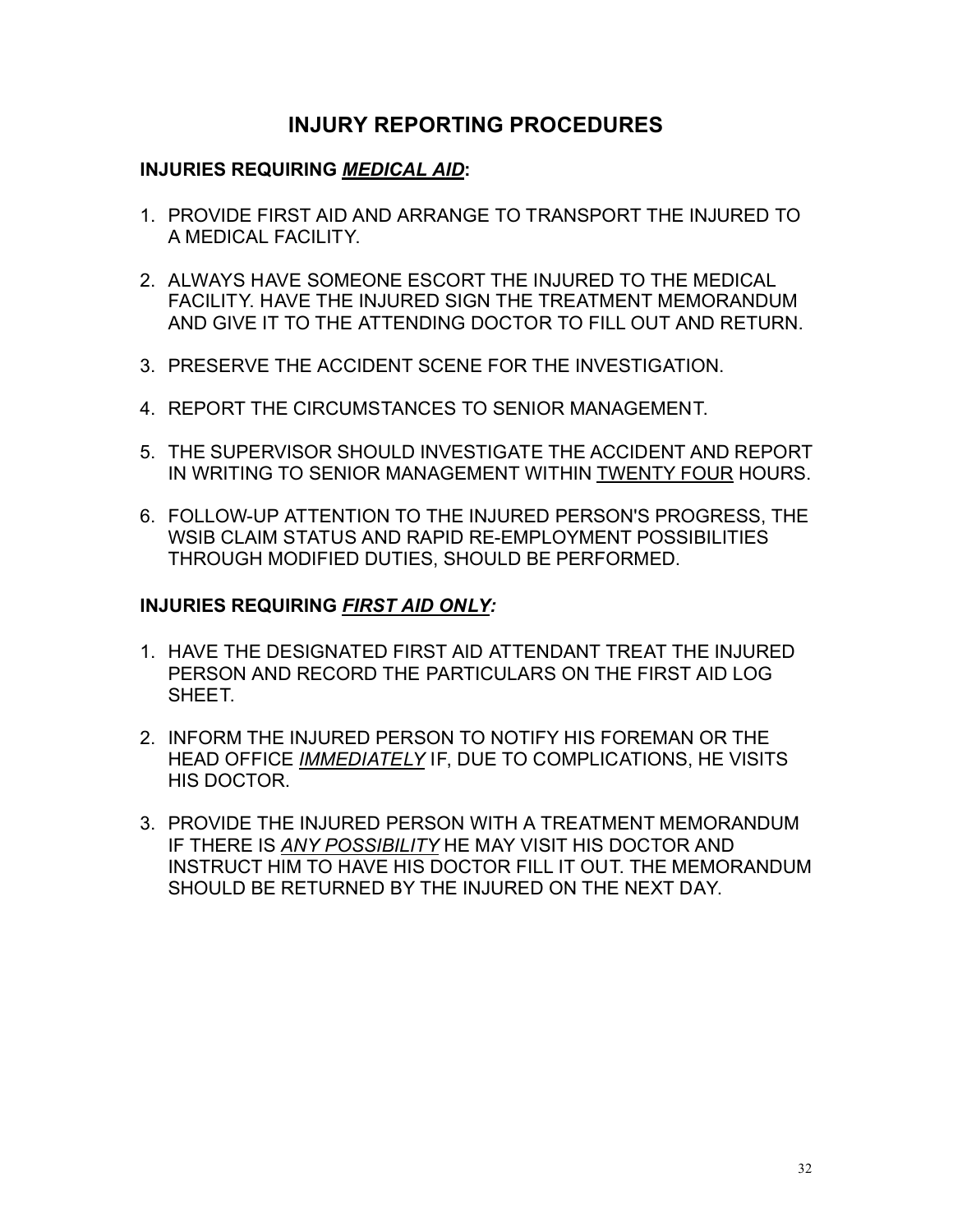# **CRITICAL INJURIES DEFINED**

#### *"CRITICAL INJURY"* **IS AN INJURY OF A SERIOUS NATURE THAT:**

- 1. PLACES LIFE IN JEOPARDY.
- 2. PRODUCES UNCONSCIOUSNESS
- 3. RESULTS IN SUBSTANTIAL LOSS OF BLOOD.
- 4. INVOLVES THE *AMPUTATION* OF A LEG, ARM, HAND, OR FOOT BUT NOT A FINGER OR A TOE.
- 5. INVOLVES THE *FRACTURE* OF A LEG, ARM, HAND, OR FOOT BUT NOT A FINGER OR A TOE.
- 6. CONSISTS OF BURNS TO A MAJOR PORTION OF THE BODY.
- 7. CAUSES LOSS OF SIGHT IN AN EYE.

#### **NOTE: ANY TIME AN INJURED WORKER IS TAKEN BY OUTSIDE EMERGENCY SERVICES, WE WILL ASSUME THE INJURY TO BE**  *CRITICAL* **IN NATURE.**

## **PRESRVATION OF THE ACCIDENT SCENE**

WHERE A PERSON IS KILLED OR CRITICALLY INJURED AT THE WORKPLACE, NO PERSON SHALL, EXCEPT FOR THE PURPOSES OF:

- A) SAVING LIFE OR RELIEVING HUMAN SUFFERING;
- B) MAINTAINING AN ESSENTIAL PUBLIC SERVICE OR A PUBLIC TRANSPORTATION SYSTEM; OR
- C) PREVENTING UNNECESSARY DAMAGE TO EQUIPMENT OR PROPERTY;

INTERFERE WITH, DISTURB, DESTROY, ALTER OR CARRY AWAY ANY WRECKAGE, ARTICLE OR THING AT THE SCENE OF OR CONNECTED WITH THE OCCURRENCE UNTIL PERMISSION TO DO SO HAS BEEN GIVEN BY AN INSPECTOR OF *THE MINISTRY OF LABOUR.*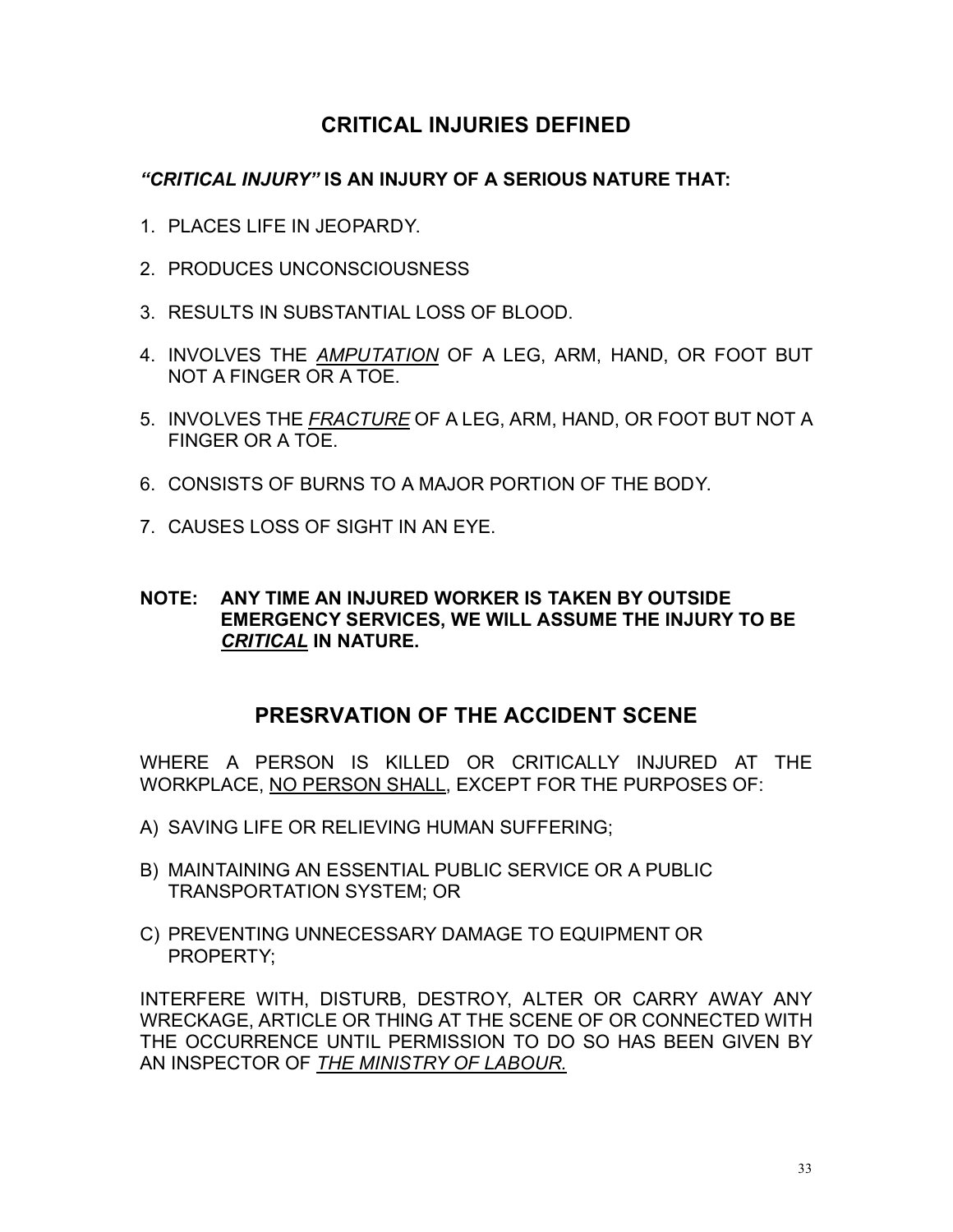# **REPORTING A CRITICAL INJURY TO THE AUTHORITIES**

#### **MANAGEMENT RESPONSIBILITIES:**

**Where a person is killed or critically injured from any cause at a workplace, the constructor if any, and the employer shall notify an inspector from the MINISTRY OF LABOUR, in addition to the safety committee, health and safety representative and trade union, if any, immediately of the occurrence by telephone or other direct means and the employer shall within forty-eight hours after the occurrence, send to the director (MINISTRY OF LABOUR), a written report of the circumstances of the occurrence containing such information and particulars as the Act and Regulations may prescribe.**

#### **THE REPORT SHALL INCLUDE THE FOLLOWING:**

- 1. NAME AND ADDRESS OF THE EMPLOYER AND CONSTRUCTOR.
- 2. NATURE AND CIRCUMSTANCES OF THE OCCURRENCE AND DESCRIPTION OF THE BODILY INJURY SUSTAINED.
- 3. A DESCRIPTION OF THE EQUIPMENT INVOLVED.
- 4. THE TIME AND PLACE OF THE OCCURRENCE.
- 5. THE NAME AND ADDRESS OF ALL WITNESSES.
- 6. THE NAME AND ADDRESS OF THE INJURED OR KILLED.
- 7. THE NAME AND ADDRESS OF THE PHYSICIAN OR SURGEON, IF ANY, BY WHOM THE PERSON WAS OR IS BEGIN ATTENDED TO, FOR THE INJURY.
- 8. THE STEPS TAKEN TO PREVENT A RECURRENCE.

#### **IMPORTANT: NOTIFY THE MINISTRY OF LABOUR**

- a) IMMEDIATELY BY TELEPHONE, FACSIMILE, ETC. and;
- b) PROVIDE A REPORT OF OCCURRENCE WITHIN (48) HOURS.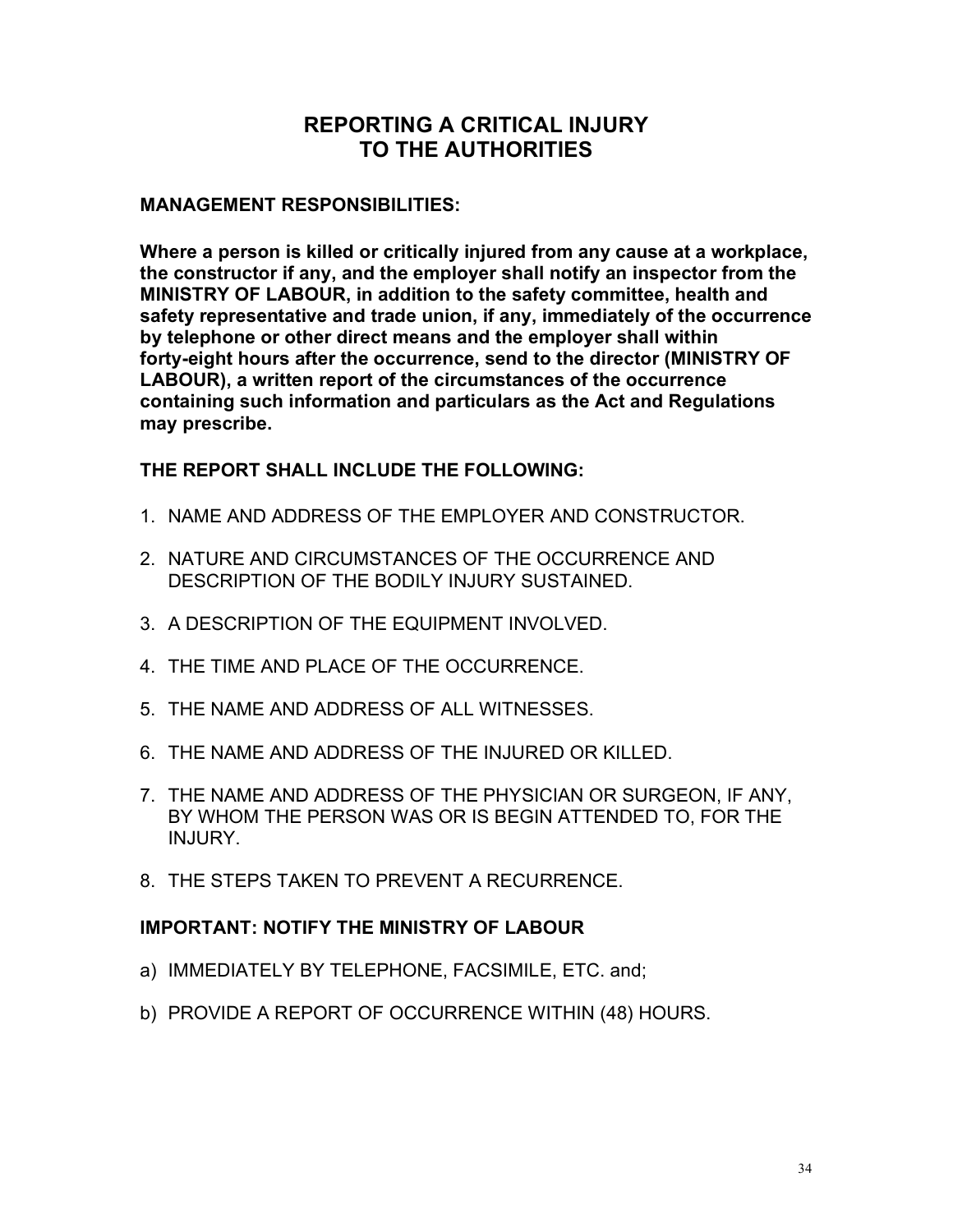## **ANFIELD EMERGENCY PROCEDURES** CRITICAL INJURY/ACCIDENT REPORTING

- 1. ASSESS THE SITUATION CALMLY AND TAKE COMMAND.
- 2. PROTECT THE ACCIDENT SCENE FROM FURTHER HAZARDS, SUCH AS FIRE, LIVE WIRES, TRAFFIC, MACHINERY, ETC.
- 3. PROVIDE FIRST AID TO THE INJURED AS SOON AS POSSIBLE.
- 4. ARRANGE FOR IMMEDIATE MEDICAL HELP:

Call the Ambulance at 911 or NEAREST HOSPITAL.

Call the Police at 911 or NEAREST POLICE PRECINCT.

- 5. CALL THE CORPORATE HEAD OFFICE AT (905) 569-7877 AND ADVISE SENIOR MANAGEMENT TO CONTACT THE MINISTRY OF LABOUR IMMEDIATELY.
- 6. NOTIFY THE SAFETY REPRESENTATIVE OR SAFETY COMMITTEE AND LOCAL UNION OFFICE (IF APPLICABLE).
- 7. HAVE SOMEONE MEET AND DIRECT THE AMBULANCE TO THE ACCIDENT SCENE.
- 8. FIND OUT WHICH HOSPITAL THE INJURED WILL BE TAKEN TO AND HAVE SOMEONE THERE.
- 9. ISOLATE THE ACCIDENT SCENE TO ENSURE NOTHING IS DISTURBED UNTIL THE AUTHORITIES ARRIVE ON THE SCENE
- 10.CO-OPERATE FULLY WITH ALL EMERGENCY CREWS AND MINISTRY OF LABOUR PERSONNEL.

#### **NOTE:** *THE SITE SUPERINTENDENT SHOULD CONDUCT HIS OWN INVESTIGATION AS SOON AS POSSIBLE FOR REPORTING PURPOSES.*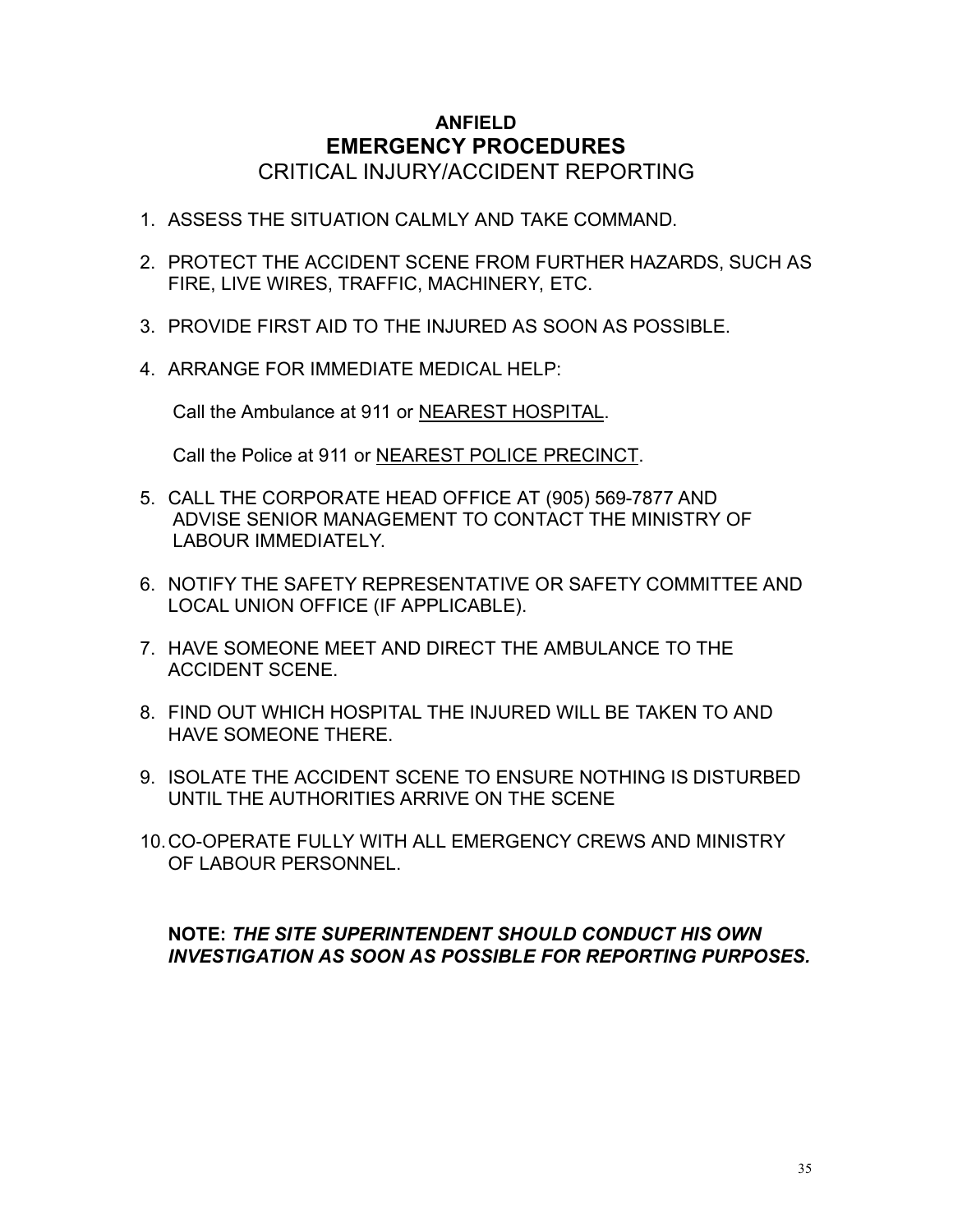# **SUBCONTRACTOR AND WORKER SAFETY ORIENTATION SHEET**

| <b>DISCUSSION OF FOLLOWING:</b>                                       |  |
|-----------------------------------------------------------------------|--|
| A) REQUIRED PERSONAL PROTECTIVE EQUIPMENT:                            |  |
| - HARD HAT AND FOOTWEAR                                               |  |
| - EYE PROTECTION                                                      |  |
| - HEARING PROTECTION                                                  |  |
| - SKIN/BARRIER PROTECTION                                             |  |
|                                                                       |  |
| <b>B) FALL PROTECTION:</b>                                            |  |
| - GUARDRAIL REQUIREMENTS                                              |  |
| - SAFETY HARNESS REQUIREMENTS                                         |  |
| - LADDER/COVERINGS (OPENINGS)                                         |  |
| C) MATERIAL HANDLING AND STORAGE                                      |  |
| D) HAZARD REPORTING PROCEDURES                                        |  |
| E) FIRST AID, TELEPHONE, WASHROOMS FIRE<br>EXTINGUISHERS, AND PARKING |  |